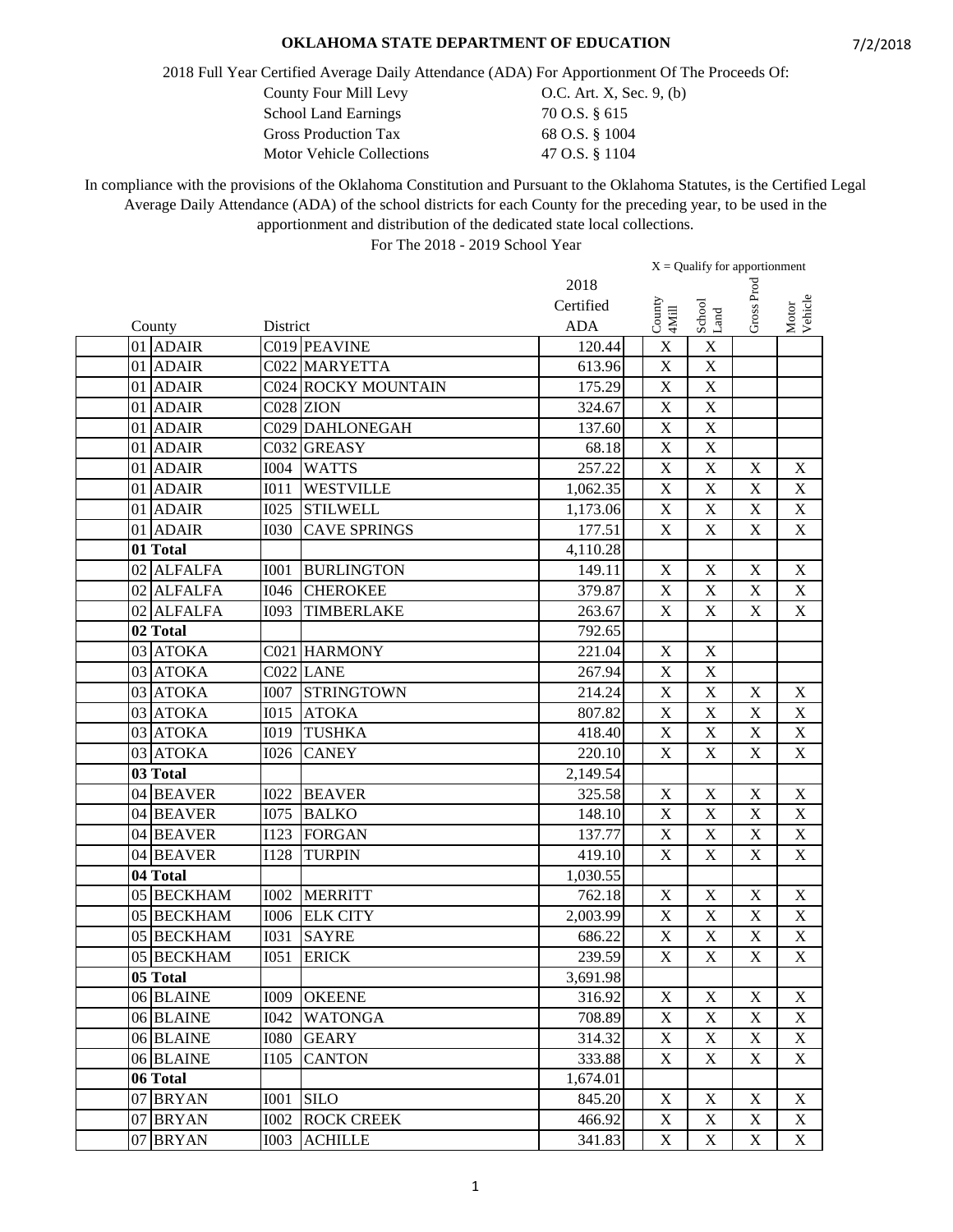2018 Full Year Certified Average Daily Attendance (ADA) For Apportionment Of The Proceeds Of:

County Four Mill Levy 0.C. Art. X, Sec. 9, (b)

| <b>School Land Earnings</b>      | 70 O.S. § 615  |
|----------------------------------|----------------|
| <b>Gross Production Tax</b>      | 68 O.S. § 1004 |
| <b>Motor Vehicle Collections</b> | 47 O.S. § 1104 |

In compliance with the provisions of the Oklahoma Constitution and Pursuant to the Oklahoma Statutes, is the Certified Legal Average Daily Attendance (ADA) of the school districts for each County for the preceding year, to be used in the apportionment and distribution of the dedicated state local collections.

|    |                 |             |                        |            | $X =$ Qualify for apportionment |                           |                           |                           |
|----|-----------------|-------------|------------------------|------------|---------------------------------|---------------------------|---------------------------|---------------------------|
|    |                 |             |                        | 2018       |                                 |                           |                           |                           |
|    |                 |             |                        | Certified  |                                 |                           | Gross Proc                |                           |
|    | County          | District    |                        | <b>ADA</b> | County<br>4Mill                 | School<br>Land            |                           | Motor<br>Vehicle          |
|    | 07 BRYAN        | <b>I004</b> | <b>COLBERT</b>         | 764.29     | $\mathbf X$                     | $\mathbf X$               | X                         | $\mathbf X$               |
|    | 07 BRYAN        | <b>I005</b> | <b>CADDO</b>           | 485.59     | $\mathbf X$                     | $\mathbf X$               | $\mathbf X$               | $\mathbf X$               |
|    | 07 BRYAN        | <b>I040</b> | <b>BENNINGTON</b>      | 335.31     | $\mathbf X$                     | $\mathbf X$               | $\mathbf X$               | $\mathbf X$               |
|    | 07 BRYAN        | <b>I048</b> | <b>CALERA</b>          | 734.77     | $\mathbf X$                     | X                         | $\mathbf X$               | $\mathbf X$               |
|    | 07 BRYAN        | <b>I072</b> | <b>DURANT</b>          | 3,538.68   | $\mathbf X$                     | $\mathbf X$               | $\boldsymbol{\mathrm{X}}$ | $\mathbf X$               |
|    | 07 Total        |             |                        | 7,512.59   |                                 |                           |                           |                           |
|    | 08 CADDO        | I011        | <b>HYDRO-EAKLY</b>     | 395.59     | $\mathbf X$                     | $\mathbf X$               | $\mathbf X$               | $\mathbf X$               |
|    | 08 CADDO        | <b>I012</b> | <b>LOOKEBA SICKLES</b> | 230.94     | $\mathbf X$                     | $\overline{\mathbf{X}}$   | X                         | $\mathbf X$               |
|    | 08 CADDO        | <b>I020</b> | <b>ANADARKO</b>        | 1,590.00   | $\mathbf X$                     | $\overline{\text{X}}$     | X                         | $\overline{\text{X}}$     |
|    | 08 CADDO        | <b>I033</b> | <b>CARNEGIE</b>        | 535.27     | $\mathbf X$                     | $\boldsymbol{\mathrm{X}}$ | $\mathbf X$               | $\overline{X}$            |
|    | 08 CADDO        | <b>I056</b> | <b>BOONE-APACHE</b>    | 562.22     | $\mathbf X$                     | $\mathbf X$               | $\boldsymbol{\mathrm{X}}$ | $\mathbf X$               |
|    | 08 CADDO        | <b>I064</b> | <b>CYRIL</b>           | 334.46     | $\mathbf X$                     | $\mathbf X$               | X                         | $\mathbf X$               |
|    | 08 CADDO        | <b>I086</b> | <b>GRACEMONT</b>       | 157.67     | $\mathbf X$                     | $\mathbf X$               | X                         | $\mathbf X$               |
|    | 08 CADDO        | <b>I160</b> | <b>CEMENT</b>          | 231.67     | X                               | $\overline{\text{X}}$     | X                         | $\overline{X}$            |
|    | 08 CADDO        | I161        | <b>HINTON</b>          | 715.64     | X                               | $\boldsymbol{\mathrm{X}}$ | $\boldsymbol{\mathrm{X}}$ | $\mathbf X$               |
|    | 08 CADDO        | I167        | FORT COBB-BROXTON      | 304.03     | $\mathbf X$                     | $\boldsymbol{\mathrm{X}}$ | $\boldsymbol{\mathrm{X}}$ | $\mathbf X$               |
|    | 08 CADDO        | <b>I168</b> | <b>BINGER-ONEY</b>     | 319.83     | $\mathbf X$                     | $\mathbf X$               | $\mathbf X$               | $\mathbf X$               |
|    | 08 Total        |             |                        | 5,377.32   |                                 |                           |                           |                           |
|    | 09 CANADIAN     |             | C029 RIVERSIDE         | 163.40     | $\mathbf X$                     | $\mathbf X$               |                           |                           |
| 09 | <b>CANADIAN</b> |             | C031 BANNER            | 222.44     | $\mathbf X$                     | $\bar{X}$                 |                           |                           |
| 09 | <b>CANADIAN</b> |             | <b>C070 DARLINGTON</b> | 237.34     | $\mathbf X$                     | X                         |                           |                           |
| 09 | <b>CANADIAN</b> |             | C <sub>162</sub> MAPLE | 158.72     | $\mathbf X$                     | $\mathbf X$               |                           |                           |
|    | 09 CANADIAN     | <b>I022</b> | <b>PIEDMONT</b>        | 3,888.33   | $\mathbf X$                     | $\mathbf X$               | $\boldsymbol{\mathrm{X}}$ | $\boldsymbol{\mathrm{X}}$ |
|    | 09 CANADIAN     | <b>I027</b> | <b>YUKON</b>           | 8,226.41   | $\mathbf X$                     | $\overline{X}$            | $\mathbf X$               | $\mathbf X$               |
| 09 | <b>CANADIAN</b> | <b>I034</b> | <b>EL RENO</b>         | 2,588.54   | $\mathbf X$                     | X                         | X                         | $\mathbf X$               |
| 09 | <b>CANADIAN</b> | <b>I057</b> | <b>UNION CITY</b>      | 307.94     | $\mathbf X$                     | $\overline{X}$            | X                         | $\overline{X}$            |
|    | 09 CANADIAN     | <b>I069</b> | <b>MUSTANG</b>         | 10,698.67  | $\mathbf X$                     | $\mathbf X$               | X                         | $\overline{X}$            |
|    | 09 CANADIAN     | <b>I076</b> | <b>CALUMET</b>         | 243.90     | $\mathbf X$                     | $\mathbf X$               | $\mathbf X$               | $\mathbf X$               |
|    | 09 Total        |             |                        | 26,735.69  |                                 |                           |                           |                           |
|    | 10 CARTER       |             | C072 ZANEIS            | 281.82     | $\mathbf X$                     | $\mathbf X$               |                           |                           |
|    | 10 CARTER       |             | I019 ARDMORE           | 2,601.84   | $\overline{\mathbf{X}}$         | $\overline{\mathbf{X}}$   | $\overline{X}$            | $\overline{X}$            |
|    | 10 CARTER       | I021        | <b>SPRINGER</b>        | 220.96     | $\mathbf X$                     | $\mathbf X$               | X                         | $\mathbf X$               |
|    | 10 CARTER       | <b>I027</b> | <b>PLAINVIEW</b>       | 1,460.95   | $\mathbf X$                     | $\mathbf X$               | $\mathbf X$               | X                         |
|    | 10 CARTER       | <b>I032</b> | <b>LONE GROVE</b>      | 1,390.41   | $\mathbf X$                     | $\mathbf X$               | $\mathbf X$               | $\boldsymbol{\mathrm{X}}$ |
|    | 10 CARTER       | <b>I043</b> | <b>WILSON</b>          | 378.68     | $\mathbf X$                     | $\mathbf X$               | $\mathbf X$               | X                         |
| 10 | <b>CARTER</b>   | <b>I055</b> | <b>HEALDTON</b>        | 472.06     | $\mathbf X$                     | $\mathbf X$               | $\mathbf X$               | $\mathbf X$               |
|    | 10 CARTER       | <b>I074</b> | <b>FOX</b>             | 283.52     | $\mathbf X$                     | $\mathbf X$               | X                         | X                         |
|    | 10 CARTER       | <b>I077</b> | <b>DICKSON</b>         | 1,266.17   | $\mathbf X$                     | $\mathbf X$               | X                         | $\boldsymbol{\mathrm{X}}$ |
|    | 10 Total        |             |                        | 8,356.41   |                                 |                           |                           |                           |
|    | 11 CHEROKEE     |             | C010 LOWREY            | 143.00     | $\mathbf X$                     | $\mathbf X$               |                           |                           |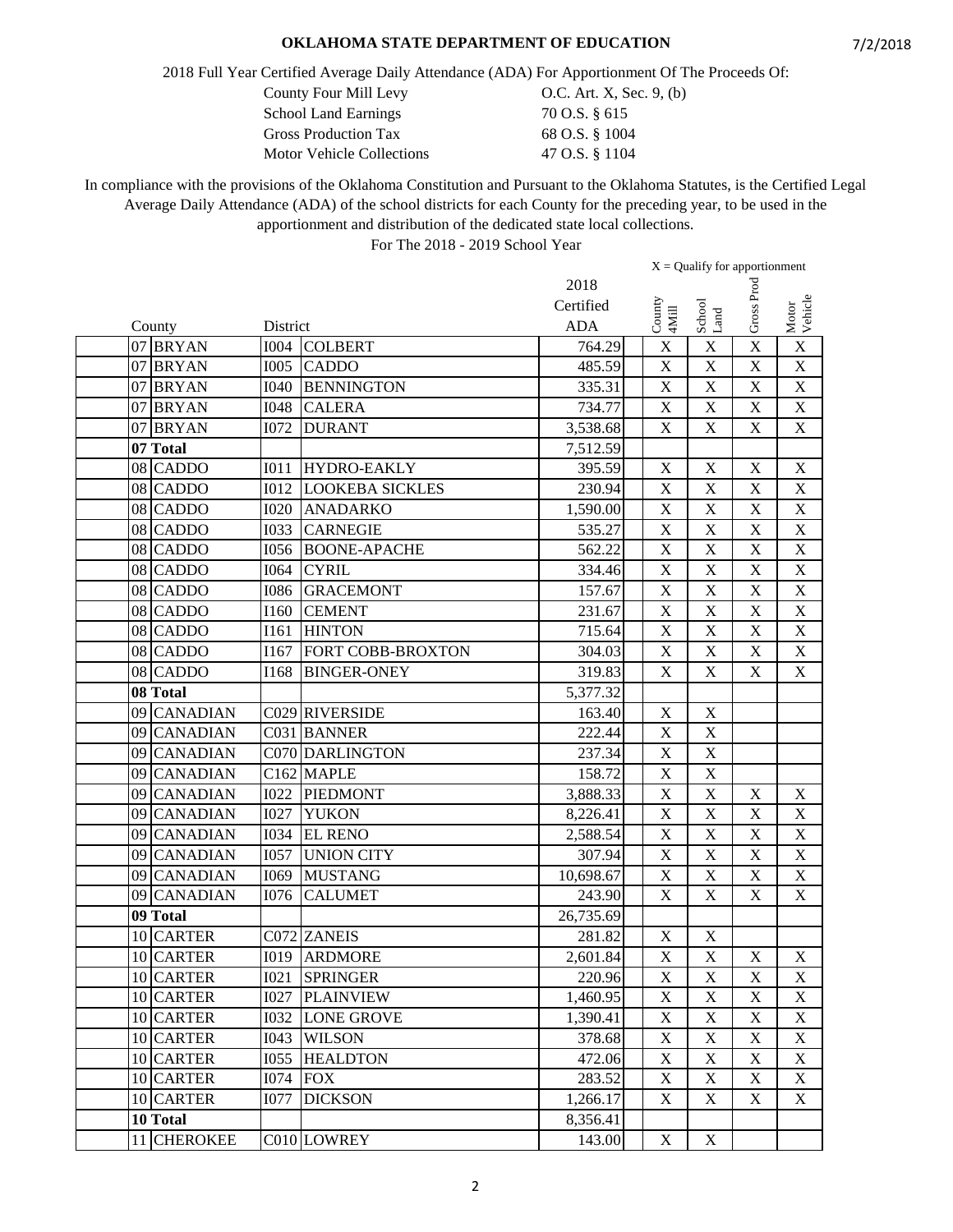2018 Full Year Certified Average Daily Attendance (ADA) For Apportionment Of The Proceeds Of:

County Four Mill Levy 0.C. Art. X, Sec. 9, (b)

| <b>School Land Earnings</b>      | 70 O.S. § 615  |
|----------------------------------|----------------|
| <b>Gross Production Tax</b>      | 68 O.S. § 1004 |
| <b>Motor Vehicle Collections</b> | 47 O.S. § 1104 |

In compliance with the provisions of the Oklahoma Constitution and Pursuant to the Oklahoma Statutes, is the Certified Legal Average Daily Attendance (ADA) of the school districts for each County for the preceding year, to be used in the apportionment and distribution of the dedicated state local collections.

|    |                    |             |                          |            | $X =$ Qualify for apportionment |  |                         |                           |                           |
|----|--------------------|-------------|--------------------------|------------|---------------------------------|--|-------------------------|---------------------------|---------------------------|
|    |                    |             |                          | 2018       |                                 |  |                         |                           |                           |
|    |                    |             |                          | Certified  |                                 |  |                         | Gross Proc                | Motor<br>Vehicle          |
|    | County             | District    |                          | <b>ADA</b> | County<br>4Mill                 |  | School<br>Land          |                           |                           |
|    | 11 CHEROKEE        |             | C014 NORWOOD             | 138.10     | $\mathbf X$                     |  | $\mathbf X$             |                           |                           |
|    | 11 CHEROKEE        |             | C021 WOODALL             | 465.82     | $\mathbf X$                     |  | $\mathbf X$             |                           |                           |
|    | 11 CHEROKEE        |             | C026 SHADY GROVE         | 150.77     | $\mathbf X$                     |  | $\mathbf X$             |                           |                           |
|    | 11 CHEROKEE        |             | C031 PEGGS               | 212.81     | $\mathbf X$                     |  | $\mathbf X$             |                           |                           |
| 11 | <b>CHEROKEE</b>    |             | C034 GRAND VIEW          | 539.11     | $\mathbf X$                     |  | $\mathbf X$             |                           |                           |
|    | 11 CHEROKEE        |             | C044 BRIGGS              | 430.07     | $\mathbf X$                     |  | $\mathbf X$             |                           |                           |
|    | 11 CHEROKEE        |             | C066 TENKILLER           | 278.63     | $\overline{\mathbf{X}}$         |  | $\overline{X}$          |                           |                           |
|    | 11 CHEROKEE        | <b>I006</b> | <b>KEYS</b>              | 760.41     | $\mathbf X$                     |  | $\overline{\mathbf{X}}$ | $\mathbf X$               | X                         |
|    | 11 CHEROKEE        | <b>I016</b> | <b>HULBERT</b>           | 536.58     | $\mathbf X$                     |  | $\overline{\text{X}}$   | X                         | $\mathbf X$               |
|    | 11 CHEROKEE        | <b>I035</b> | <b>TAHLEQUAH</b>         | 3,359.75   | $\mathbf X$                     |  | $\mathbf X$             | $\boldsymbol{\mathrm{X}}$ | $\mathbf X$               |
|    | 11 Total           |             |                          | 7,015.05   |                                 |  |                         |                           |                           |
|    | 12 CHOCTAW         |             | C021 SWINK               | 130.55     | $\mathbf X$                     |  | $\mathbf X$             |                           |                           |
|    | 12 CHOCTAW         | <b>I001</b> | <b>BOSWELL</b>           | 327.16     | $\mathbf X$                     |  | $\mathbf X$             | $\mathbf X$               | $\mathbf X$               |
|    | 12 CHOCTAW         | <b>I002</b> | <b>FORT TOWSON</b>       | 307.72     | $\mathbf X$                     |  | $\overline{X}$          | X                         | $\mathbf X$               |
|    | 12 CHOCTAW         | <b>I004</b> | <b>SOPER</b>             | 350.09     | $\mathbf X$                     |  | $\mathbf X$             | X                         | $\mathbf X$               |
|    | 12 CHOCTAW         | <b>I039</b> | <b>HUGO</b>              | 1,150.08   | $\mathbf X$                     |  | $\mathbf X$             | X                         | $\mathbf X$               |
|    | 12 Total           |             |                          | 2,265.60   |                                 |  |                         |                           |                           |
|    | 13 CIMARRON        | <b>I002</b> | <b>BOISE CITY</b>        | 255.73     | $\mathbf X$                     |  | $\mathbf X$             | $\mathbf X$               | $\mathbf X$               |
|    | 13 CIMARRON        | <b>I010</b> | <b>FELT</b>              | 83.38      | $\mathbf X$                     |  | $\overline{\mathbf{X}}$ | $\mathbf X$               | $\mathbf X$               |
|    | 13 CIMARRON        | <b>IO11</b> | <b>KEYES</b>             | 50.76      | $\mathbf X$                     |  | $\bar{X}$               | $\mathbf X$               | $\mathbf X$               |
|    | 13 Total           |             |                          | 389.87     |                                 |  |                         |                           |                           |
| 14 | <b>CLEVELAND</b>   |             | C016 ROBIN HILL          | 311.00     | $\mathbf X$                     |  | $\mathbf X$             |                           |                           |
|    | 14 CLEVELAND       | <b>I002</b> | <b>MOORE</b>             | 23,067.27  | $\mathbf X$                     |  | $\mathbf X$             | $\mathbf X$               | $\boldsymbol{\mathrm{X}}$ |
|    | 14 CLEVELAND       | <b>I029</b> | <b>NORMAN</b>            | 14,953.50  | $\mathbf X$                     |  | $\overline{X}$          | $\mathbf X$               | $\mathbf X$               |
|    | 14 CLEVELAND       | <b>I040</b> | <b>NOBLE</b>             | 2,634.42   | $\mathbf X$                     |  | $\mathbf X$             | X                         | $\boldsymbol{\mathrm{X}}$ |
|    | 14 CLEVELAND       | <b>I057</b> | <b>LEXINGTON</b>         | 964.63     | $\mathbf X$                     |  | $\mathbf X$             | X                         | $\mathbf X$               |
|    | 14 CLEVELAND       | <b>I070</b> | <b>LITTLE AXE</b>        | 1,221.93   | $\mathbf X$                     |  | $\mathbf X$             | $\mathbf X$               | $\mathbf X$               |
|    | 14 Total           |             |                          | 43,152.75  |                                 |  |                         |                           |                           |
|    | 15 COAL            |             | C004 COTTONWOOD          | 163.77     | $\mathbf X$                     |  | $\mathbf X$             |                           |                           |
|    | 15 COAL            | <b>IOO1</b> | <b>COALGATE</b>          | 628.68     | $\mathbf X$                     |  | $\mathbf X$             | $\mathbf X$               | $\mathbf X$               |
|    | 15 COAL            |             | <b>I002 TUPELO</b>       | 241.61     | $\overline{\mathbf{X}}$         |  | $\overline{X}$          | $\boldsymbol{\mathrm{X}}$ | $\boldsymbol{\mathrm{X}}$ |
|    | 15 Total           |             |                          | 1,034.06   |                                 |  |                         |                           |                           |
|    | 16 COMANCHE        |             | <b>C048 FLOWER MOUND</b> | 324.17     | X                               |  | $\mathbf X$             |                           |                           |
|    | 16 COMANCHE        |             | C049 BISHOP              | 540.81     | $\mathbf X$                     |  | $\mathbf X$             |                           |                           |
|    | 16 COMANCHE        | <b>I001</b> | <b>CACHE</b>             | 1,889.60   | $\mathbf X$                     |  | $\mathbf X$             | $\mathbf X$               | X                         |
|    | 16 COMANCHE        | <b>I002</b> | <b>INDIAHOMA</b>         | 188.49     | $\mathbf X$                     |  | $\mathbf X$             | $\mathbf X$               | X                         |
|    | 16 COMANCHE        | <b>I003</b> | <b>STERLING</b>          | 373.50     | $\mathbf X$                     |  | $\mathbf X$             | $\mathbf X$               | X                         |
|    | <b>16 COMANCHE</b> | <b>I004</b> | <b>GERONIMO</b>          | 322.72     | $\mathbf X$                     |  | $\mathbf X$             | $\mathbf X$               | $\mathbf X$               |
|    | 16 COMANCHE        | <b>IOO8</b> | <b>LAWTON</b>            | 12,896.84  | $\mathbf X$                     |  | $\mathbf X$             | $\mathbf X$               | $\boldsymbol{\mathrm{X}}$ |
|    | 16 COMANCHE        | <b>I009</b> | <b>FLETCHER</b>          | 422.95     | $\mathbf X$                     |  | $\mathbf X$             | $\mathbf X$               | $X_{\mathcal{E}}$         |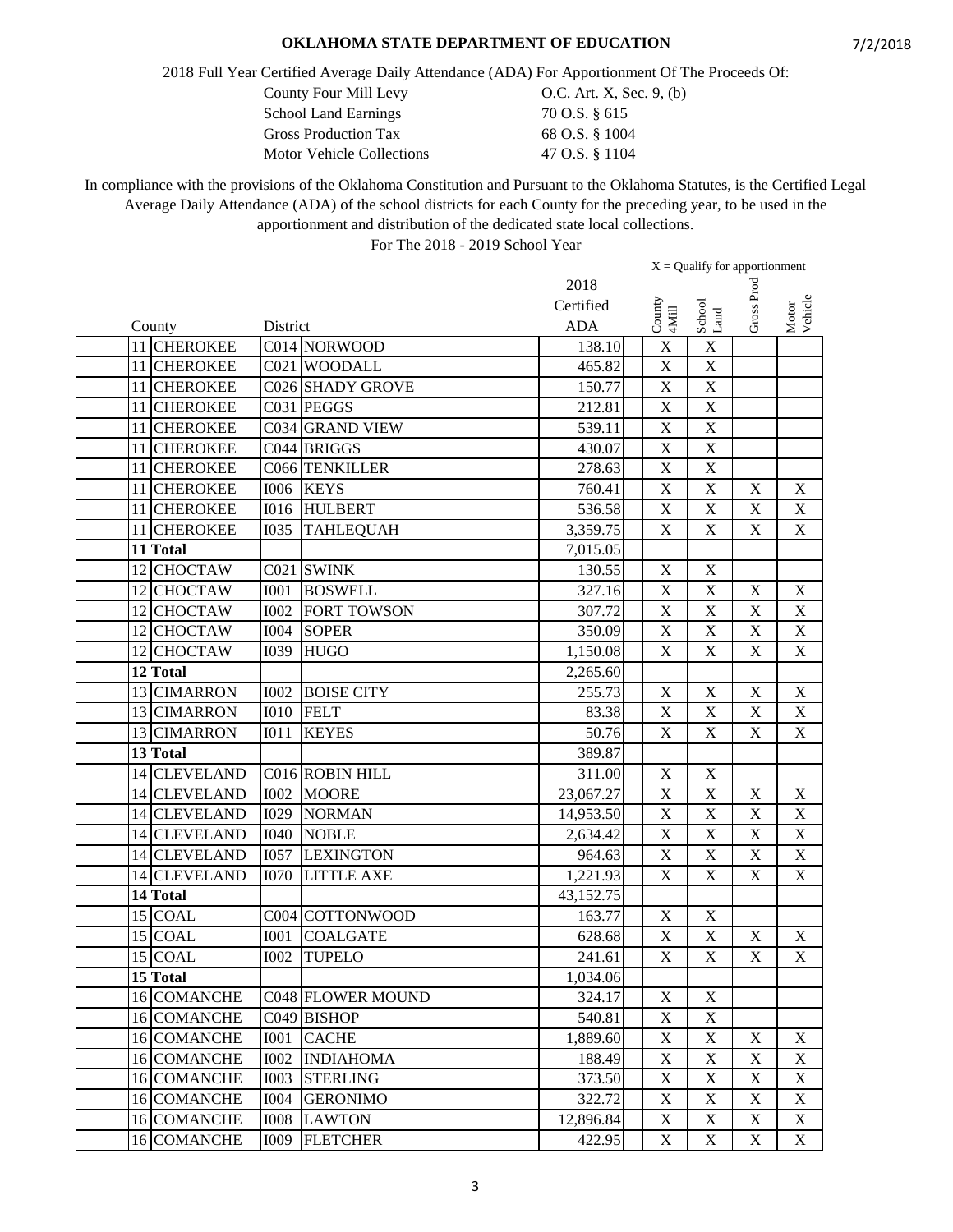2018 Full Year Certified Average Daily Attendance (ADA) For Apportionment Of The Proceeds Of:

County Four Mill Levy  $O.C.$  Art. X, Sec. 9, (b)

| <b>School Land Earnings</b>      | 70 O.S. § 615  |
|----------------------------------|----------------|
| <b>Gross Production Tax</b>      | 68 O.S. § 1004 |
| <b>Motor Vehicle Collections</b> | 47 O.S. § 1104 |

In compliance with the provisions of the Oklahoma Constitution and Pursuant to the Oklahoma Statutes, is the Certified Legal Average Daily Attendance (ADA) of the school districts for each County for the preceding year, to be used in the apportionment and distribution of the dedicated state local collections.

|          |                 |             |                           |            | $X =$ Qualify for apportionment |                           |                           |                           |                           |
|----------|-----------------|-------------|---------------------------|------------|---------------------------------|---------------------------|---------------------------|---------------------------|---------------------------|
|          |                 |             |                           | 2018       |                                 |                           |                           |                           |                           |
|          |                 |             |                           | Certified  |                                 |                           |                           | Gross Proc                |                           |
| County   |                 | District    |                           | <b>ADA</b> |                                 | County<br>4Mill           | School<br>Land            |                           | Motor<br>Vehicle          |
|          | 16 COMANCHE     |             | I016 ELGIN                | 2,192.62   |                                 | $\mathbf X$               | $\mathbf X$               | X                         | $\mathbf X$               |
|          | 16 COMANCHE     | I132        | <b>CHATTANOOGA</b>        | 218.71     |                                 | $\mathbf X$               | $\mathbf X$               | $\mathbf X$               | $\mathbf X$               |
| 16 Total |                 |             |                           | 19,370.41  |                                 |                           |                           |                           |                           |
|          | 17 COTTON       | <b>I001</b> | <b>WALTERS</b>            | 607.97     |                                 | $\mathbf X$               | X                         | $\boldsymbol{\mathrm{X}}$ | $\mathbf X$               |
|          | 17 COTTON       | <b>I101</b> | <b>TEMPLE</b>             | 178.93     |                                 | $\boldsymbol{\mathrm{X}}$ | X                         | X                         | X                         |
|          | 17 COTTON       | <b>I333</b> | <b>BIG PASTURE</b>        | 190.06     |                                 | $\mathbf X$               | $\mathbf X$               | $\mathbf X$               | $\mathbf X$               |
| 17 Total |                 |             |                           | 976.96     |                                 |                           |                           |                           |                           |
|          | 18 CRAIG        |             | C001 WHITE OAK            | 44.15      |                                 | $\mathbf X$               | $\overline{\mathbf{X}}$   |                           |                           |
|          | 18 CRAIG        | <b>I006</b> | <b>KETCHUM</b>            | 568.91     |                                 | $\boldsymbol{\mathrm{X}}$ | X                         | $\mathbf X$               | $\mathbf X$               |
|          | 18 CRAIG        | <b>I017</b> | <b>WELCH</b>              | 305.53     |                                 | $\mathbf X$               | X                         | $\mathbf X$               | $\mathbf X$               |
|          | 18 CRAIG        | <b>I020</b> | <b>BLUEJACKET</b>         | 193.42     |                                 | $\mathbf X$               | $\mathbf X$               | $\mathbf X$               | $\mathbf X$               |
|          | 18 CRAIG        | I065        | <b>VINITA</b>             | 1,315.82   |                                 | $\mathbf X$               | $\mathbf X$               | $\mathbf X$               | $\mathbf X$               |
| 18 Total |                 |             |                           | 2,427.83   |                                 |                           |                           |                           |                           |
|          | 19 CREEK        |             | C008 LONE STAR            | 862.64     |                                 | $\mathbf X$               | $\mathbf X$               |                           |                           |
|          | 19 CREEK        |             | C012 GYPSY                | 80.93      |                                 | $\mathbf X$               | $\mathbf X$               |                           |                           |
|          | 19 CREEK        |             | <b>C034 PRETTY WATER</b>  | 270.08     |                                 | $\boldsymbol{\mathrm{X}}$ | X                         |                           |                           |
|          | 19 CREEK        |             | C035 ALLEN-BOWDEN         | 312.02     |                                 | $\mathbf X$               | $\mathbf X$               |                           |                           |
|          | 19 CREEK        | <b>I002</b> | <b>BRISTOW</b>            | 1,653.04   |                                 | $\overline{\mathbf{X}}$   | $\overline{\mathrm{X}}$   | $\mathbf X$               | $\mathbf X$               |
|          | 19 CREEK        | <b>I003</b> | <b>MANNFORD</b>           | 1,388.80   |                                 | $\overline{\mathbf{X}}$   | $\overline{\text{X}}$     | $\mathbf X$               | $\mathbf X$               |
|          | 19 CREEK        | <b>I005</b> | <b>MOUNDS</b>             | 573.71     |                                 | X                         | $\overline{\text{X}}$     | $\mathbf X$               | $\overline{\text{X}}$     |
|          | 19 CREEK        | <b>I017</b> | <b>OLIVE</b>              | 315.59     |                                 | $\mathbf X$               | X                         | $\mathbf X$               | $\overline{X}$            |
|          | 19 CREEK        | <b>I018</b> | <b>KIEFER</b>             | 782.46     |                                 | $\mathbf X$               | $\mathbf X$               | $\mathbf X$               | $\mathbf X$               |
|          | 19 CREEK        | <b>I020</b> | <b>OILTON</b>             | 260.00     |                                 | $\boldsymbol{\mathrm{X}}$ | $\mathbf X$               | $\mathbf X$               | $\boldsymbol{\mathrm{X}}$ |
|          | 19 CREEK        | <b>I021</b> | <b>DEPEW</b>              | 356.24     |                                 | $\mathbf X$               | X                         | $\mathbf X$               | $\mathbf X$               |
|          | 19 CREEK        | <b>I031</b> | <b>KELLYVILLE</b>         | 886.48     |                                 | X                         | X                         | X                         | $\mathbf X$               |
|          | 19 CREEK        | <b>I033</b> | <b>SAPULPA</b>            | 3,583.04   |                                 | $\mathbf X$               | X                         | $\mathbf X$               | $\mathbf X$               |
|          | 19 CREEK        | <b>I039</b> | <b>DRUMRIGHT</b>          | 526.75     |                                 | $\mathbf X$               | X                         | $\mathbf X$               | $\overline{\text{X}}$     |
| 19 Total |                 |             |                           | 11,851.78  |                                 |                           |                           |                           |                           |
|          | 20 CUSTER       | <b>I005</b> | <b>ARAPAHO-BUTLER</b>     | 451.93     |                                 | $\mathbf X$               | $\mathbf X$               | $\mathbf X$               | $\mathbf X$               |
|          | 20 CUSTER       | <b>I007</b> | THOMAS-FAY-CUSTER UNIFIED | 485.41     |                                 | $\mathbf X$               | $\overline{X}$            | $\mathbf X$               | $\mathbf X$               |
|          | 20 CUSTER       |             | <b>I026 WEATHERFORD</b>   | 2,172.02   |                                 | $\overline{\mathbf{X}}$   | $\mathbf X$               | $\overline{\mathbf{X}}$   | $\boldsymbol{\mathrm{X}}$ |
|          | 20 CUSTER       | I099        | <b>CLINTON</b>            | 2,085.87   |                                 | X                         | $\boldsymbol{\mathrm{X}}$ | X                         | X                         |
| 20 Total |                 |             |                           | 5,195.23   |                                 |                           |                           |                           |                           |
| 21       | <b>DELAWARE</b> |             | C006 CLEORA               | 121.99     |                                 | $\mathbf X$               | X                         |                           |                           |
| 21       | <b>DELAWARE</b> |             | C014 LEACH                | 122.38     |                                 | $\mathbf X$               | $\boldsymbol{\mathrm{X}}$ |                           |                           |
| 21       | <b>DELAWARE</b> |             | C030 KENWOOD              | 74.40      |                                 | $\mathbf X$               | X                         |                           |                           |
| 21       | <b>DELAWARE</b> |             | C034 MOSELEY              | 217.90     |                                 | $\mathbf X$               | $\mathbf X$               |                           |                           |
| 21       | <b>DELAWARE</b> | <b>I001</b> | JAY                       | 1,513.15   |                                 | $\mathbf X$               | $\mathbf X$               | X                         | X                         |
|          | 21 DELAWARE     | <b>I002</b> | <b>GROVE</b>              | 2,325.91   |                                 | $\mathbf X$               | $\mathbf X$               | X                         | X                         |
|          | 21 DELAWARE     | <b>I003</b> | <b>KANSAS</b>             | 825.39     |                                 | $\mathbf X$               | X                         | $\boldsymbol{\mathrm{X}}$ | $X_{\mathcal{E}}$         |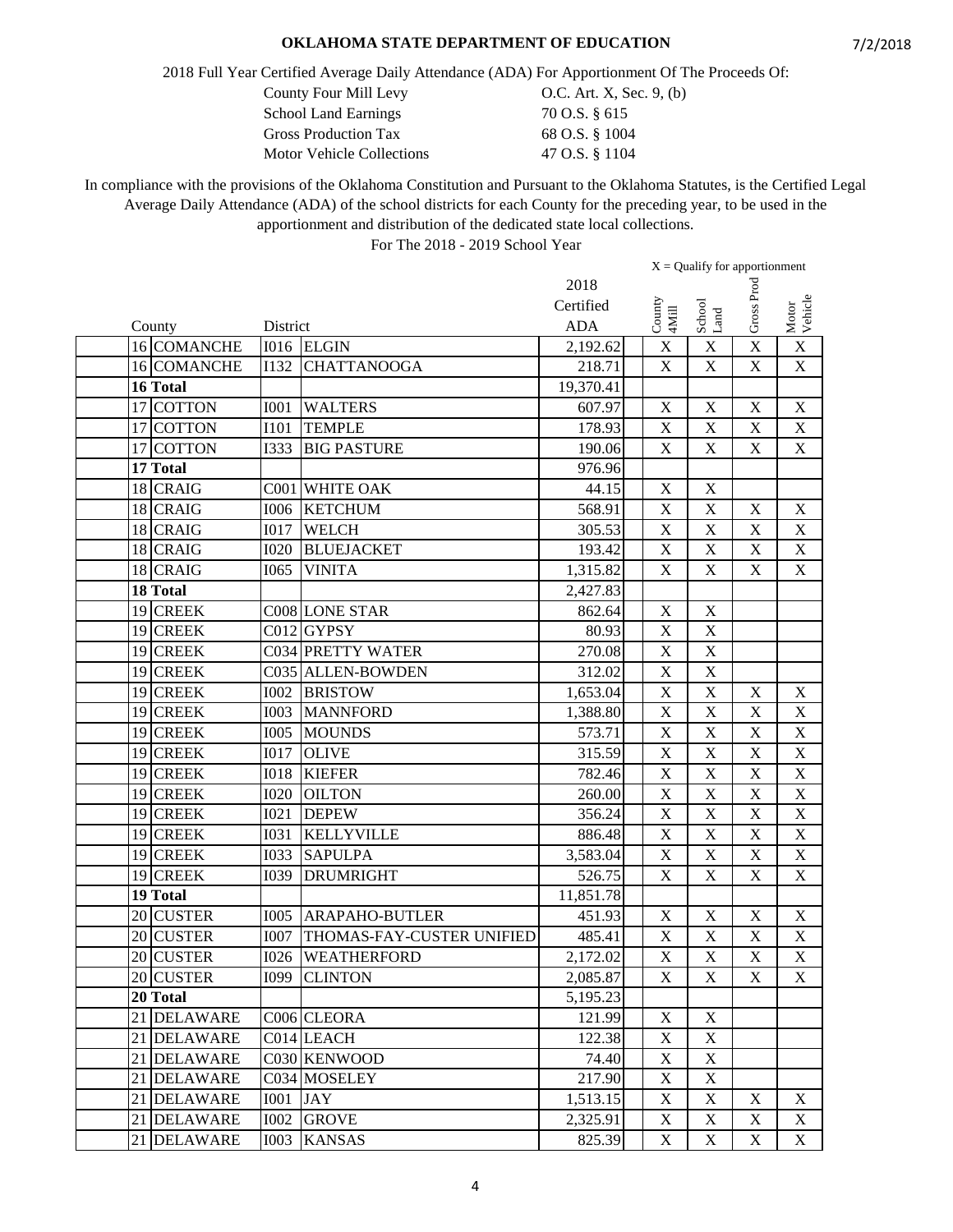2018 Full Year Certified Average Daily Attendance (ADA) For Apportionment Of The Proceeds Of:

County Four Mill Levy  $O.C.$  Art. X, Sec. 9, (b)

| <b>School Land Earnings</b>      | 70 O.S. § 615  |
|----------------------------------|----------------|
| <b>Gross Production Tax</b>      | 68 O.S. § 1004 |
| <b>Motor Vehicle Collections</b> | 47 O.S. § 1104 |

In compliance with the provisions of the Oklahoma Constitution and Pursuant to the Oklahoma Statutes, is the Certified Legal Average Daily Attendance (ADA) of the school districts for each County for the preceding year, to be used in the apportionment and distribution of the dedicated state local collections.

|             |             |                            |            | $X =$ Qualify for apportionment |                         |                           |                           |
|-------------|-------------|----------------------------|------------|---------------------------------|-------------------------|---------------------------|---------------------------|
|             |             |                            | 2018       |                                 |                         |                           |                           |
|             |             |                            | Certified  |                                 |                         | Gross Proc                |                           |
| County      | District    |                            | <b>ADA</b> | County<br>4Mill                 | School<br>Land          |                           | Motor<br>Vehicle          |
| 21 DELAWARE | <b>I004</b> | <b>COLCORD</b>             | 522.85     | $\boldsymbol{\mathrm{X}}$       | $\mathbf X$             | X                         | $\mathbf X$               |
| 21 DELAWARE | <b>I005</b> | <b>OAKS-MISSION</b>        | 201.11     | $\mathbf X$                     | $\mathbf X$             | $\mathbf X$               | $\mathbf X$               |
| 21 Total    |             |                            | 5,925.08   |                                 |                         |                           |                           |
| 22 DEWEY    | <b>I005</b> | <b>VICI</b>                | 308.99     | X                               | $\mathbf X$             | $\mathbf X$               | $\mathbf X$               |
| 22 DEWEY    | <b>IOO8</b> | <b>SEILING</b>             | 426.49     | $\boldsymbol{\mathrm{X}}$       | $\mathbf X$             | $\mathbf X$               | X                         |
| 22 DEWEY    | <b>I010</b> | <b>TALOGA</b>              | 98.98      | $\mathbf X$                     | $\mathbf X$             | $\mathbf X$               | $\mathbf X$               |
| 22 Total    |             |                            | 834.46     |                                 |                         |                           |                           |
| $23$ ELLIS  | <b>I002</b> | <b>FARGO</b>               | 225.92     | $\mathbf X$                     | $\mathbf X$             | $\mathbf X$               | $\mathbf X$               |
| 23 ELLIS    | <b>I003</b> | <b>ARNETT</b>              | 170.56     | $\boldsymbol{\mathrm{X}}$       | X                       | $\mathbf X$               | $\mathbf X$               |
| 23 ELLIS    | I042        | <b>SHATTUCK</b>            | 353.68     | $\mathbf X$                     | X                       | $\mathbf X$               | $\overline{\mathbf{X}}$   |
| 23 Total    |             |                            | 750.16     |                                 |                         |                           |                           |
| 24 GARFIELD | <b>I001</b> | <b>WAUKOMIS</b>            | 412.86     | $\mathbf X$                     | $\mathbf X$             | $\mathbf X$               | $\mathbf X$               |
| 24 GARFIELD | <b>IO18</b> | <b>KREMLIN-HILLSDALE</b>   | 288.49     | $\mathbf X$                     | $\mathbf X$             | $\mathbf X$               | $\mathbf X$               |
| 24 GARFIELD | I042        | <b>CHISHOLM</b>            | 1,094.31   | X                               | $\overline{\text{X}}$   | X                         | $\mathbf X$               |
| 24 GARFIELD | I047        | <b>GARBER</b>              | 345.85     | X                               | X                       | $\mathbf X$               | $\boldsymbol{\mathrm{X}}$ |
| 24 GARFIELD | 1056        | PIONEER-PLEASANT VALE      | 503.13     | X                               | X                       | $\boldsymbol{\mathrm{X}}$ | $\overline{\text{X}}$     |
| 24 GARFIELD | <b>I057</b> | <b>ENID</b>                | 7,308.71   | $\mathbf X$                     | $\mathbf X$             | $\mathbf X$               | $\mathbf X$               |
| 24 GARFIELD | <b>I085</b> | <b>DRUMMOND</b>            | 332.63     | $\overline{X}$                  | $\overline{\mathrm{X}}$ | $\mathbf X$               | $\overline{\text{X}}$     |
| 24 GARFIELD | <b>I094</b> | <b>COVINGTON-DOUGLAS</b>   | 269.75     | $\mathbf X$                     | $\overline{\mathbf{X}}$ | $\mathbf X$               | $\mathbf X$               |
| 24 Total    |             |                            | 10,555.73  |                                 |                         |                           |                           |
| 25 GARVIN   |             | C016 WHITEBEAD             | 374.36     | $\boldsymbol{\mathrm{X}}$       | $\mathbf X$             |                           |                           |
| 25 GARVIN   | <b>I002</b> | <b>STRATFORD</b>           | 613.38     | $\mathbf X$                     | $\mathbf X$             | $\boldsymbol{\mathrm{X}}$ | $\mathbf X$               |
| 25 GARVIN   | <b>I005</b> | <b>PAOLI</b>               | 229.54     | $\boldsymbol{\mathrm{X}}$       | $\mathbf X$             | $\mathbf X$               | $\mathbf X$               |
| 25 GARVIN   | <b>I007</b> | <b>MAYSVILLE</b>           | 296.27     | $\mathbf X$                     | $\mathbf X$             | $\mathbf X$               | $\mathbf X$               |
| $25$ GARVIN | I009        | <b>LINDSAY</b>             | 1,148.08   | $\mathbf X$                     | $\overline{X}$          | X                         | $\overline{X}$            |
| 25 GARVIN   | <b>I018</b> | <b>PAULS VALLEY</b>        | 1,290.18   | $\boldsymbol{\mathrm{X}}$       | X                       | $\mathbf X$               | $\mathbf X$               |
| 25 GARVIN   | 1038        | <b>WYNNEWOOD</b>           | 648.85     | $\mathbf X$                     | $\overline{\mathrm{X}}$ | $\mathbf X$               | $\overline{\text{X}}$     |
| 25 GARVIN   | <b>I072</b> | <b>ELMORE CITY-PERNELL</b> | 479.39     | $\mathbf X$                     | $\mathbf X$             | $\mathbf X$               | $\mathbf X$               |
| 25 Total    |             |                            | 5,080.05   |                                 |                         |                           |                           |
| $26$ GRADY  |             | C037 FRIEND                | 253.89     | $\mathbf X$                     | $\mathbf X$             |                           |                           |
| 26 GRADY    |             | C096 MIDDLEBERG            | 203.77     | $\overline{\textbf{X}}$         | $\overline{X}$          |                           |                           |
| 26 GRADY    |             | C131 PIONEER               | 385.36     | X                               | $\mathbf X$             |                           |                           |
| 26 GRADY    | <b>I001</b> | <b>CHICKASHA</b>           | 2,147.20   | $\mathbf X$                     | $\mathbf X$             | X                         | X                         |
| 26 GRADY    | <b>I002</b> | <b>MINCO</b>               | 564.24     | $\mathbf X$                     | $\mathbf X$             | $\mathbf X$               | X                         |
| 26 GRADY    | I051        | <b>NINNEKAH</b>            | 507.19     | $\boldsymbol{\mathrm{X}}$       | $\mathbf X$             | $\mathbf X$               | X                         |
| 26 GRADY    | 1056        | <b>ALEX</b>                | 306.64     | $\mathbf X$                     | $\mathbf X$             | X                         | X                         |
| 26 GRADY    | 1068        | <b>RUSH SPRINGS</b>        | 502.25     | $\mathbf X$                     | $\mathbf X$             | $\mathbf X$               | X                         |
| 26 GRADY    | I095        | <b>BRIDGE CREEK</b>        | 1,519.08   | $\mathbf X$                     | $\mathbf X$             | X                         | $\boldsymbol{\mathrm{X}}$ |
| 26 GRADY    | <b>I097</b> | <b>TUTTLE</b>              | 1,826.65   | $\mathbf X$                     | $\mathbf X$             | X                         | $\boldsymbol{\mathrm{X}}$ |
| 26 GRADY    | <b>I099</b> | <b>VERDEN</b>              | 258.67     | $\boldsymbol{\mathrm{X}}$       | $\mathbf X$             | $\mathbf X$               | X                         |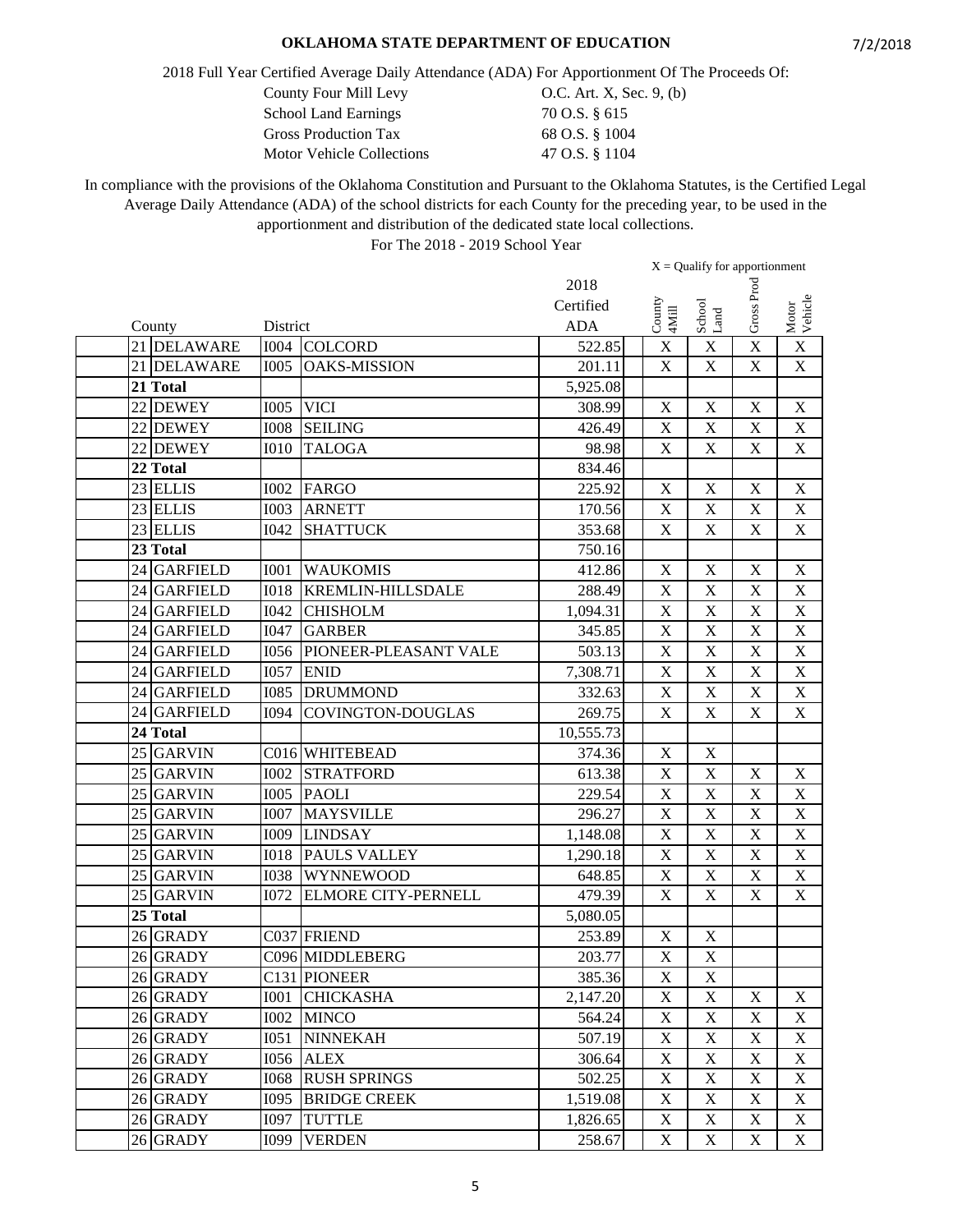2018 Full Year Certified Average Daily Attendance (ADA) For Apportionment Of The Proceeds Of:

County Four Mill Levy 0.C. Art. X, Sec. 9, (b)

| <b>School Land Earnings</b>      | 70 O.S. § 615  |
|----------------------------------|----------------|
| <b>Gross Production Tax</b>      | 68 O.S. § 1004 |
| <b>Motor Vehicle Collections</b> | 47 O.S. § 1104 |

In compliance with the provisions of the Oklahoma Constitution and Pursuant to the Oklahoma Statutes, is the Certified Legal Average Daily Attendance (ADA) of the school districts for each County for the preceding year, to be used in the apportionment and distribution of the dedicated state local collections.

|              |             |                          |            | $X =$ Qualify for apportionment |                         |                           |                           |
|--------------|-------------|--------------------------|------------|---------------------------------|-------------------------|---------------------------|---------------------------|
|              |             |                          | 2018       |                                 |                         |                           |                           |
|              |             |                          | Certified  |                                 |                         | Gross Proc                |                           |
| County       | District    |                          | <b>ADA</b> | County<br>4Mill                 | School<br>Land          |                           | Motor<br>Vehicle          |
| 26 GRADY     | <b>I128</b> | <b>AMBER-POCASSET</b>    | 471.82     | $\mathbf X$                     | $\mathbf X$             | X                         | $\mathbf X$               |
| 26 Total     |             |                          | 8,946.76   |                                 |                         |                           |                           |
| 27 GRANT     | <b>I054</b> | <b>MEDFORD</b>           | 256.49     | $\mathbf X$                     | $\mathbf X$             | $\mathbf X$               | $\mathbf X$               |
| 27 GRANT     | <b>I090</b> | POND CREEK-HUNTER        | 306.25     | $\mathbf X$                     | $\mathbf X$             | $\mathbf X$               | $\mathbf X$               |
| 27 GRANT     | <b>I095</b> | <b>DEER CREEK-LAMONT</b> | 164.88     | $\mathbf X$                     | $\mathbf X$             | $\mathbf X$               | $\boldsymbol{\mathrm{X}}$ |
| 27 Total     |             |                          | 727.62     |                                 |                         |                           |                           |
| 28 GREER     | <b>I001</b> | <b>MANGUM</b>            | 715.32     | $\mathbf X$                     | $\mathbf X$             | $\mathbf X$               | $\mathbf X$               |
| 28 GREER     | <b>I003</b> | <b>GRANITE</b>           | 230.05     | $\mathbf X$                     | $\mathbf X$             | $\mathbf X$               | X                         |
| 28 Total     |             |                          | 945.37     |                                 |                         |                           |                           |
| 29 HARMON    | I066        | <b>HOLLIS</b>            | 527.77     | $\mathbf X$                     | $\mathbf X$             | $\mathbf X$               | $\mathbf X$               |
| 29 Total     |             |                          | 527.77     |                                 |                         |                           |                           |
| 30 HARPER    | <b>I001</b> | <b>LAVERNE</b>           | 459.72     | $\mathbf X$                     | $\mathbf X$             | $\mathbf X$               | $\mathbf X$               |
| 30 HARPER    | <b>I004</b> | <b>BUFFALO</b>           | 280.13     | $\mathbf X$                     | $\mathbf X$             | $\mathbf X$               | $\mathbf X$               |
| 30 Total     |             |                          | 739.85     |                                 |                         |                           |                           |
| 31 HASKELL   |             | C010 WHITEFIELD          | 154.34     | $\mathbf X$                     | $\mathbf X$             |                           |                           |
| 31 HASKELL   | I013        | <b>KINTA</b>             | 202.63     | $\mathbf X$                     | $\mathbf X$             | $\mathbf X$               | $\mathbf X$               |
| 31 HASKELL   | <b>I020</b> | <b>STIGLER</b>           | 1,263.50   | $\overline{\mathbf{X}}$         | $\overline{\mathbf{X}}$ | $\boldsymbol{\mathrm{X}}$ | $\mathbf X$               |
| 31 HASKELL   | <b>I037</b> | <b>MCCURTAIN</b>         | 223.49     | $\overline{X}$                  | $\overline{\mathbf{X}}$ | $\mathbf X$               | $\mathbf X$               |
| 31 HASKELL   | <b>I043</b> | <b>KEOTA</b>             | 392.81     | $\mathbf X$                     | $\mathbf X$             | $\mathbf X$               | $\mathbf X$               |
| 31 Total     |             |                          | 2,236.77   |                                 |                         |                           |                           |
| $32$ HUGHES  | <b>I001</b> | <b>MOSS</b>              | 270.36     | $\mathbf X$                     | $\mathbf X$             | $\mathbf X$               | $\mathbf X$               |
| 32 HUGHES    | <b>I005</b> | <b>WETUMKA</b>           | 405.19     | $\mathbf X$                     | $\mathbf X$             | $\mathbf X$               | $\mathbf X$               |
| 32 HUGHES    | <b>I035</b> | <b>HOLDENVILLE</b>       | 1,003.41   | $\mathbf X$                     | $\mathbf X$             | $\mathbf X$               | $\mathbf X$               |
| 32 HUGHES    | <b>I048</b> | <b>CALVIN</b>            | 153.57     | $\mathbf X$                     | $\mathbf X$             | $\mathbf X$               | $\mathbf X$               |
| 32 HUGHES    | <b>I054</b> | <b>STUART</b>            | 261.85     | $\mathbf X$                     | $\mathbf X$             | $\mathbf X$               | $\mathbf X$               |
| 32 Total     |             |                          | 2,094.38   |                                 |                         |                           |                           |
| 33 JACKSON   | <b>I001</b> | <b>NAVAJO</b>            | 496.77     | $\mathbf X$                     | $\mathbf X$             | $\mathbf X$               | $\mathbf X$               |
| 33 JACKSON   | <b>I014</b> | <b>DUKE</b>              | 166.27     | $\mathbf X$                     | $\mathbf X$             | $\mathbf X$               | $\mathbf X$               |
| 33 JACKSON   | <b>I018</b> | <b>ALTUS</b>             | 3,169.07   | $\mathbf X$                     | $\mathbf X$             | $\mathbf X$               | $\mathbf X$               |
| 33 JACKSON   | <b>I040</b> | <b>OLUSTEE- ELDORADO</b> | 182.80     | $\mathbf X$                     | $\mathbf X$             | $\mathbf X$               | X                         |
| 33 JACKSON   |             | I054 BLAIR               | 274.46     | $\overline{\textbf{X}}$         | $\overline{\textbf{X}}$ | $\overline{\textbf{X}}$   | $\overline{\mathbf{X}}$   |
| 33 Total     |             |                          | 4,289.37   |                                 |                         |                           |                           |
| 34 JEFFERSON |             | C003 TERRAL              | 43.56      | X                               | X                       |                           |                           |
| 34 JEFFERSON | <b>I001</b> | <b>RYAN</b>              | 225.42     | $\mathbf X$                     | $\mathbf X$             | $\mathbf X$               | X                         |
| 34 JEFFERSON | <b>I014</b> | <b>RINGLING</b>          | 373.21     | $\mathbf X$                     | $\mathbf X$             | $\mathbf X$               | X                         |
| 34 JEFFERSON | <b>I023</b> | <b>WAURIKA</b>           | 400.93     | X                               | $\mathbf X$             | X                         | X                         |
| 34 Total     |             |                          | 1,043.12   |                                 |                         |                           |                           |
| 35 JOHNSTON  |             | <b>C007 MANNSVILLE</b>   | 97.32      | X                               | $\mathbf X$             |                           |                           |
| 35 JOHNSTON  |             | C010 RAVIA               | 84.42      | $\mathbf X$                     | X                       |                           |                           |
| 35 JOHNSTON  | <b>I002</b> | <b>MILL CREEK</b>        | 152.02     | $\mathbf X$                     | $\mathbf X$             | $\mathbf X$               | X                         |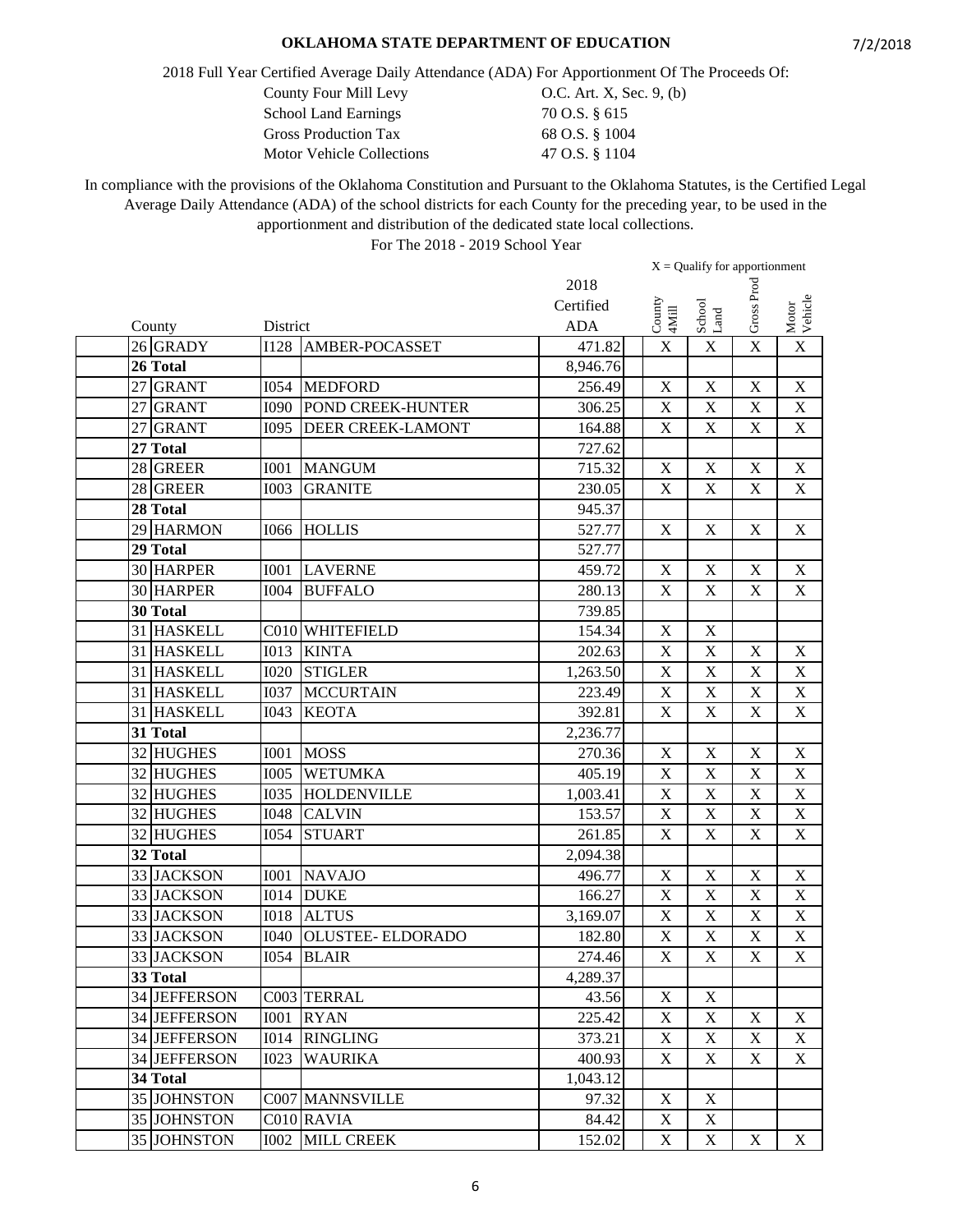2018 Full Year Certified Average Daily Attendance (ADA) For Apportionment Of The Proceeds Of:

County Four Mill Levy  $O.C.$  Art. X, Sec. 9, (b)

| <b>School Land Earnings</b>      | 70 O.S. § 615  |
|----------------------------------|----------------|
| <b>Gross Production Tax</b>      | 68 O.S. § 1004 |
| <b>Motor Vehicle Collections</b> | 47 O.S. § 1104 |

In compliance with the provisions of the Oklahoma Constitution and Pursuant to the Oklahoma Statutes, is the Certified Legal Average Daily Attendance (ADA) of the school districts for each County for the preceding year, to be used in the apportionment and distribution of the dedicated state local collections.

|                         |             |                       |                     |                                | $X =$ Qualify for apportionment |             |                           |
|-------------------------|-------------|-----------------------|---------------------|--------------------------------|---------------------------------|-------------|---------------------------|
|                         |             |                       | 2018                |                                |                                 |             |                           |
|                         |             |                       | Certified           |                                |                                 | Gross Proc  |                           |
| County                  | District    |                       | <b>ADA</b>          | $\operatorname{Conv}$<br>4Mill | School<br>Land                  |             | Motor<br>Vehicle          |
| 35 JOHNSTON             | <b>I020</b> | <b>TISHOMINGO</b>     | 834.27              | X                              | $\mathbf X$                     | X           | $\mathbf X$               |
| 35 JOHNSTON             | <b>I029</b> | <b>MILBURN</b>        | 197.06              | $\mathbf X$                    | $\mathbf X$                     | $\mathbf X$ | $\mathbf X$               |
| 35 JOHNSTON             | <b>I035</b> | <b>COLEMAN</b>        | 156.84              | $\mathbf X$                    | $\mathbf X$                     | X           | $\mathbf X$               |
| 35 JOHNSTON             | <b>I037</b> | <b>WAPANUCKA</b>      | 235.10              | $\mathbf X$                    | $\mathbf X$                     | $\mathbf X$ | $\mathbf X$               |
| 35 Total                |             |                       | 1,757.03            |                                |                                 |             |                           |
| <b>36 KAY</b>           |             | C027 PECKHAM          | 92.95               | $\mathbf X$                    | $\mathbf X$                     |             |                           |
| <b>36 KAY</b>           |             | C050 KILDARE          | 83.35               | $\overline{\mathbf{X}}$        | $\overline{X}$                  |             |                           |
| <b>36 KAY</b>           | <b>I045</b> | <b>BLACKWELL</b>      | 1,201.27            | $\overline{\mathrm{X}}$        | $\overline{\mathbf{X}}$         | $\mathbf X$ | $\mathbf X$               |
| <b>36 KAY</b>           | <b>I071</b> | PONCA CITY            | 4,524.26            | X                              | $\overline{X}$                  | $\mathbf X$ | $\overline{X}$            |
| <b>36 KAY</b>           | <b>I087</b> | <b>TONKAWA</b>        | 724.41              | $\mathbf X$                    | $\mathbf X$                     | $\mathbf X$ | $\mathbf X$               |
| <b>36 KAY</b>           | <b>I125</b> | <b>NEWKIRK</b>        | 785.07              | $\mathbf X$                    | $\mathbf X$                     | $\mathbf X$ | $\boldsymbol{\mathrm{X}}$ |
| 36 Total                |             |                       | 7,411.31            |                                |                                 |             |                           |
| 37 KINGFISHER           | <b>I002</b> | <b>DOVER</b>          | 150.20              | $\mathbf X$                    | $\mathbf X$                     | $\mathbf X$ | $\mathbf X$               |
| 37 KINGFISHER           | <b>I003</b> | <b>LOMEGA</b>         | 227.86              | X                              | $\overline{X}$                  | X           | $\overline{\mathbf{X}}$   |
| <b>KINGFISHER</b><br>37 | <b>I007</b> | <b>KINGFISHER</b>     | 1,443.25            | X                              | $\mathbf X$                     | X           | $\mathbf X$               |
| 37 KINGFISHER           | <b>I016</b> | <b>HENNESSEY</b>      | 849.83              | $\mathbf X$                    | $\mathbf X$                     | X           | $\mathbf X$               |
| 37 KINGFISHER           | <b>I089</b> | <b>CASHION</b>        | $\overline{523.00}$ | $\mathbf X$                    | $\mathbf X$                     | X           | $\mathbf X$               |
| 37 KINGFISHER           | <b>I105</b> | <b>OKARCHE</b>        | 354.75              | $\mathbf X$                    | $\mathbf X$                     | $\mathbf X$ | $\mathbf X$               |
| 37 Total                |             |                       | 3,548.89            |                                |                                 |             |                           |
| 38 KIOWA                | <b>I001</b> | <b>HOBART</b>         | 758.82              | $\mathbf X$                    | $\mathbf X$                     | $\mathbf X$ | $\mathbf X$               |
| 38 KIOWA                | <b>I002</b> | <b>LONE WOLF</b>      | 102.59              | $\mathbf X$                    | X                               | $\mathbf X$ | $\mathbf X$               |
| 38 KIOWA                | <b>I003</b> | MOUNTAIN VIEW-GOTEBO  | 224.15              | $\mathbf X$                    | $\mathbf X$                     | $\mathbf X$ | $\mathbf X$               |
| 38 KIOWA                | <b>I004</b> | <b>SNYDER</b>         | 439.03              | $\mathbf X$                    | $\mathbf X$                     | X           | $\mathbf X$               |
| 38 Total                |             |                       | 1,524.59            |                                |                                 |             |                           |
| 39 LATIMER              | <b>I001</b> | <b>WILBURTON</b>      | 817.56              | $\mathbf X$                    | $\mathbf X$                     | $\mathbf X$ | $\mathbf X$               |
| 39 LATIMER              | <b>I002</b> | <b>RED OAK</b>        | 284.22              | $\mathbf X$                    | X                               | $\mathbf X$ | $\mathbf X$               |
| 39 LATIMER              | <b>I003</b> | <b>BUFFALO VALLEY</b> | 139.70              | $\mathbf X$                    | $\boldsymbol{\mathrm{X}}$       | $\mathbf X$ | $\overline{X}$            |
| 39 LATIMER              | <b>I004</b> | <b>PANOLA</b>         | 100.38              | $\mathbf X$                    | $\mathbf X$                     | $\mathbf X$ | $\mathbf X$               |
| 39 Total                |             |                       | 1,341.86            |                                |                                 |             |                           |
| 40 LE FLORE             |             | C004 SHADY POINT      | 152.01              | $\mathbf X$                    | $\mathbf X$                     |             |                           |
| 40 LE FLORE             |             | C011 MONROE           | 105.40              | $\boldsymbol{\mathrm{X}}$      | $\overline{\textbf{X}}$         |             |                           |
| 40 LE FLORE             |             | C014 HODGEN           | 244.50              | $\mathbf X$                    | $\mathbf X$                     |             |                           |
| 40 LE FLORE             |             | C039 FANSHAWE         | 90.93               | X                              | $\mathbf X$                     |             |                           |
| 40 LE FLORE             | <b>I002</b> | <b>SPIRO</b>          | 999.56              | $\mathbf X$                    | $\mathbf X$                     | $\mathbf X$ | $\mathbf X$               |
| 40 LE FLORE             | <b>I003</b> | <b>HEAVENER</b>       | 933.36              | $\mathbf X$                    | $\mathbf X$                     | $\mathbf X$ | $\boldsymbol{\mathrm{X}}$ |
| 40 LE FLORE             | <b>I007</b> | <b>POCOLA</b>         | 818.20              | $\mathbf X$                    | $\mathbf X$                     | $\mathbf X$ | X                         |
| 40 LE FLORE             | <b>I016</b> | <b>LE FLORE</b>       | 217.14              | $\mathbf X$                    | $\mathbf X$                     | X           | $\mathbf X$               |
| 40 LE FLORE             | <b>IO17</b> | <b>CAMERON</b>        | 260.92              | $\mathbf X$                    | $\mathbf X$                     | X           | $\boldsymbol{\mathrm{X}}$ |
| 40 LE FLORE             | <b>I020</b> | <b>PANAMA</b>         | 689.90              | $\mathbf X$                    | $\mathbf X$                     | $\mathbf X$ | $\boldsymbol{\mathrm{X}}$ |
| 40 LE FLORE             | <b>I026</b> | <b>BOKOSHE</b>        | 189.24              | $\mathbf X$                    | $\mathbf X$                     | $\mathbf X$ | $\mathbf X$               |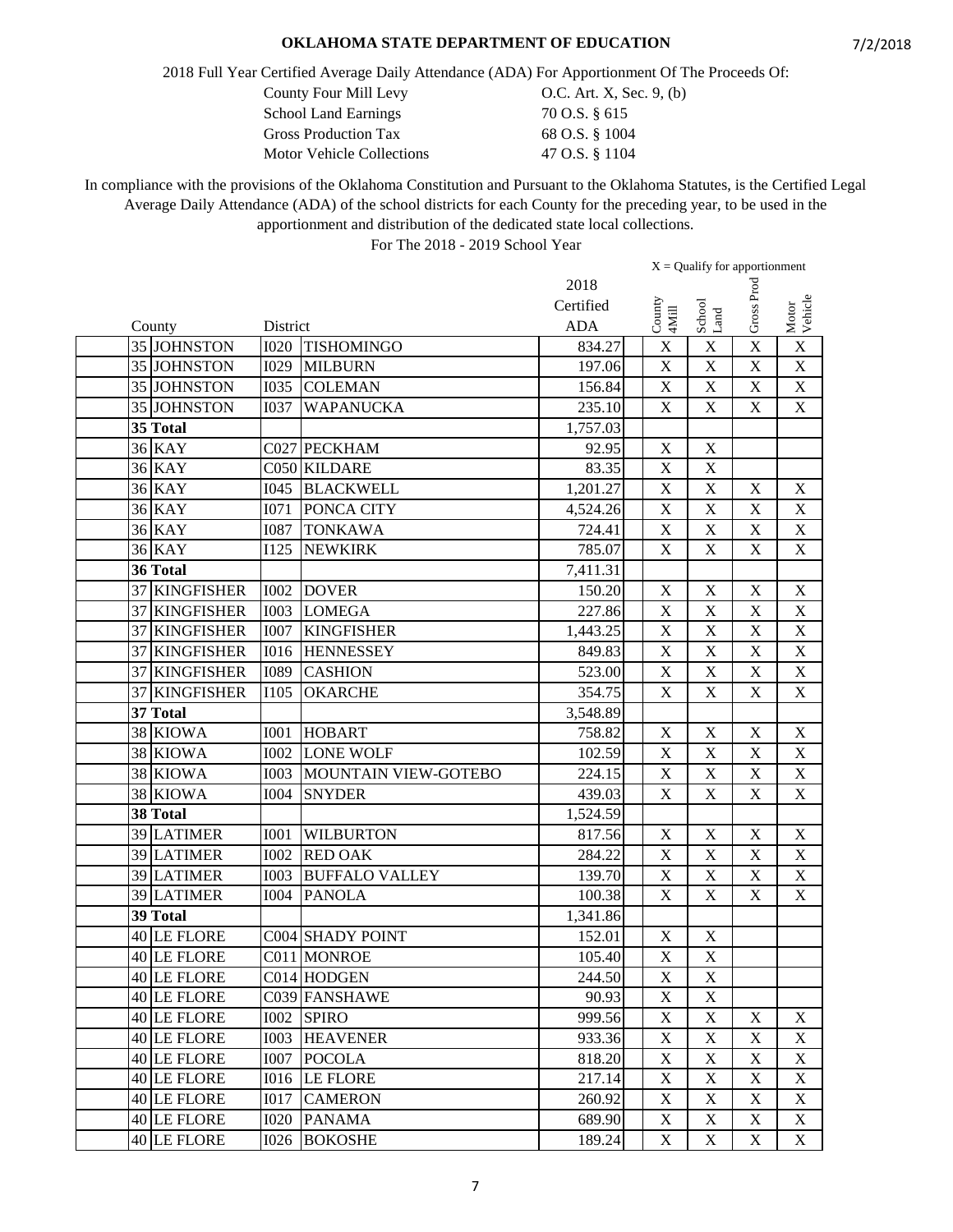2018 Full Year Certified Average Daily Attendance (ADA) For Apportionment Of The Proceeds Of:

County Four Mill Levy 0.C. Art. X, Sec. 9, (b)

| <b>School Land Earnings</b>      | 70 O.S. § 615  |
|----------------------------------|----------------|
| <b>Gross Production Tax</b>      | 68 O.S. § 1004 |
| <b>Motor Vehicle Collections</b> | 47 O.S. § 1104 |

In compliance with the provisions of the Oklahoma Constitution and Pursuant to the Oklahoma Statutes, is the Certified Legal Average Daily Attendance (ADA) of the school districts for each County for the preceding year, to be used in the apportionment and distribution of the dedicated state local collections.

|    |                 |             |                      |            | $X =$ Qualify for apportionment |                         |                           |                           |                           |
|----|-----------------|-------------|----------------------|------------|---------------------------------|-------------------------|---------------------------|---------------------------|---------------------------|
|    |                 |             |                      | 2018       |                                 |                         |                           |                           |                           |
|    |                 |             |                      | Certified  |                                 |                         |                           | Gross Proc                |                           |
|    | County          | District    |                      | <b>ADA</b> | County<br>4Mill                 |                         | School<br>Land            |                           | Motor<br>Vehicle          |
|    | 40 LE FLORE     | I029        | <b>POTEAU</b>        | 2,186.11   |                                 | X                       | $\mathbf X$               | $\overline{\mathbf{X}}$   | $\mathbf X$               |
|    | 40 LE FLORE     | I049        | <b>WISTER</b>        | 458.06     | $\mathbf X$                     |                         | $\mathbf X$               | $\mathbf X$               | $\mathbf X$               |
|    | 40 LE FLORE     | <b>I052</b> | <b>TALIHINA</b>      | 537.80     | X                               |                         | $\overline{\mathbf{X}}$   | X                         | $\mathbf X$               |
|    | 40 LE FLORE     | I062        | <b>WHITESBORO</b>    | 220.41     |                                 | X                       | X                         | $\mathbf X$               | $\mathbf X$               |
|    | 40 LE FLORE     | I067        | <b>HOWE</b>          | 584.83     | $\boldsymbol{\mathrm{X}}$       |                         | $\mathbf X$               | $\mathbf X$               | $\boldsymbol{\mathrm{X}}$ |
|    | 40 LE FLORE     | <b>I091</b> | <b>ARKOMA</b>        | 376.42     | $\mathbf X$                     |                         | $\mathbf X$               | $\mathbf X$               | $\mathbf X$               |
|    | <b>40 Total</b> |             |                      | 9,064.79   |                                 |                         |                           |                           |                           |
|    | 41 LINCOLN      |             | C005 WHITE ROCK      | 84.83      | $\mathbf X$                     |                         | $\mathbf X$               |                           |                           |
|    | 41 LINCOLN      | <b>I001</b> | <b>CHANDLER</b>      | 1,117.56   | $\boldsymbol{\mathrm{X}}$       |                         | $\mathbf X$               | $\mathbf X$               | $\boldsymbol{\mathrm{X}}$ |
|    | 41 LINCOLN      | <b>I003</b> | <b>DAVENPORT</b>     | 360.80     |                                 | $\mathbf X$             | $\overline{\text{X}}$     | $\mathbf X$               | $\overline{X}$            |
| 41 | <b>LINCOLN</b>  | <b>I004</b> | <b>WELLSTON</b>      | 550.20     |                                 | $\mathbf X$             | $\mathbf X$               | $\mathbf X$               | $\mathbf X$               |
|    | 41 LINCOLN      | <b>I054</b> | <b>STROUD</b>        | 746.59     | $\boldsymbol{\mathrm{X}}$       |                         | $\mathbf X$               | $\boldsymbol{\mathrm{X}}$ | $\mathbf X$               |
|    | 41 LINCOLN      | I095        | <b>MEEKER</b>        | 804.83     | $\mathbf X$                     |                         | $\mathbf X$               | $\mathbf X$               | $\mathbf X$               |
|    | 41 LINCOLN      | I103        | <b>PRAGUE</b>        | 971.27     |                                 | X                       | $\overline{\text{X}}$     | X                         | $\overline{X}$            |
|    | 41 LINCOLN      | I105        | <b>CARNEY</b>        | 231.48     |                                 | X                       | X                         | $\mathbf X$               | $\mathbf X$               |
|    | 41 LINCOLN      | I134        | <b>AGRA</b>          | 306.23     |                                 | X                       | X                         | $\mathbf X$               | $\mathbf X$               |
|    | 41 Total        |             |                      | 5,173.79   |                                 |                         |                           |                           |                           |
|    | 42 LOGAN        | <b>I001</b> | <b>GUTHRIE</b>       | 3,152.86   |                                 | $\mathbf X$             | $\mathbf X$               | $\mathbf X$               | $\mathbf X$               |
|    | 42 LOGAN        | <b>I002</b> | <b>CRESCENT</b>      | 530.90     | $\boldsymbol{\mathrm{X}}$       |                         | $\overline{\mathbf{X}}$   | $\mathbf X$               | $\mathbf X$               |
|    | 42 LOGAN        | <b>I003</b> | MULHALL-ORLANDO      | 218.74     | X                               |                         | $\overline{\text{X}}$     | $\mathbf X$               | $\overline{X}$            |
|    | 42 LOGAN        | <b>I014</b> | <b>COYLE</b>         | 322.63     |                                 | $\mathbf X$             | $\mathbf X$               | $\mathbf X$               | $\mathbf X$               |
|    | 42 Total        |             |                      | 4,225.13   |                                 |                         |                           |                           |                           |
|    | 43 LOVE         |             | C003 GREENVILLE      | 118.47     |                                 | $\mathbf X$             | $\mathbf X$               |                           |                           |
|    | 43 LOVE         | <b>I004</b> | <b>THACKERVILLE</b>  | 295.82     | $\mathbf X$                     |                         | $\mathbf X$               | $\mathbf X$               | $\boldsymbol{\mathrm{X}}$ |
|    | 43 LOVE         | <b>I005</b> | <b>TURNER</b>        | 303.46     |                                 | $\mathbf X$             | $\overline{X}$            | $\mathbf X$               | $\mathbf X$               |
|    | 43 LOVE         | <b>I016</b> | <b>MARIETTA</b>      | 1,049.93   |                                 | X                       | X                         | $\mathbf X$               | $\mathbf X$               |
|    | 43 Total        |             |                      | 1,767.68   |                                 |                         |                           |                           |                           |
|    | 44 MAJOR        | <b>I001</b> | <b>RINGWOOD</b>      | 369.60     | $\mathbf X$                     |                         | $\mathbf X$               | $\mathbf X$               | $\mathbf X$               |
|    | 44 MAJOR        | <b>I004</b> | <b>ALINE-CLEO</b>    | 136.32     | $\mathbf X$                     |                         | $\mathbf X$               | $\mathbf X$               | $\mathbf X$               |
|    | 44 MAJOR        | <b>I084</b> | <b>FAIRVIEW</b>      | 761.04     |                                 | X                       | $\bar{X}$                 | $\mathbf X$               | $\mathbf X$               |
|    | 44 MAJOR        |             | <b>I092 CIMARRON</b> | 252.82     |                                 | $\overline{\textbf{X}}$ | $\overline{\textbf{X}}$   | $\overline{\textbf{X}}$   | $\overline{\mathbf{X}}$   |
|    | 44 Total        |             |                      | 1,519.78   |                                 |                         |                           |                           |                           |
|    | 45 MARSHALL     | <b>I002</b> | <b>MADILL</b>        | 1,686.68   |                                 | X                       | X                         | X                         | X                         |
|    | 45 MARSHALL     | <b>I003</b> | <b>KINGSTON</b>      | 1,181.38   |                                 | $\mathbf X$             | X                         | $\mathbf X$               | X                         |
|    | 45 Total        |             |                      | 2,868.06   |                                 |                         |                           |                           |                           |
|    | 46 MAYES        |             | C035 WICKLIFFE       | 87.07      |                                 | $\mathbf X$             | $\mathbf X$               |                           |                           |
|    | 46 MAYES        |             | C043 OSAGE           | 118.74     |                                 | $\mathbf X$             | $\mathbf X$               |                           |                           |
|    | 46 MAYES        | <b>IOO1</b> | <b>PRYOR</b>         | 2,551.36   |                                 | $\mathbf X$             | $\boldsymbol{\mathrm{X}}$ | X                         | X                         |
|    | 46 MAYES        | <b>I002</b> | <b>ADAIR</b>         | 1,019.36   |                                 | $\mathbf X$             | $\mathbf X$               | $\mathbf X$               | X                         |
|    | 46 MAYES        | <b>I016</b> | <b>SALINA</b>        | 761.26     |                                 | $\mathbf X$             | $\mathbf X$               | $\mathbf X$               | X                         |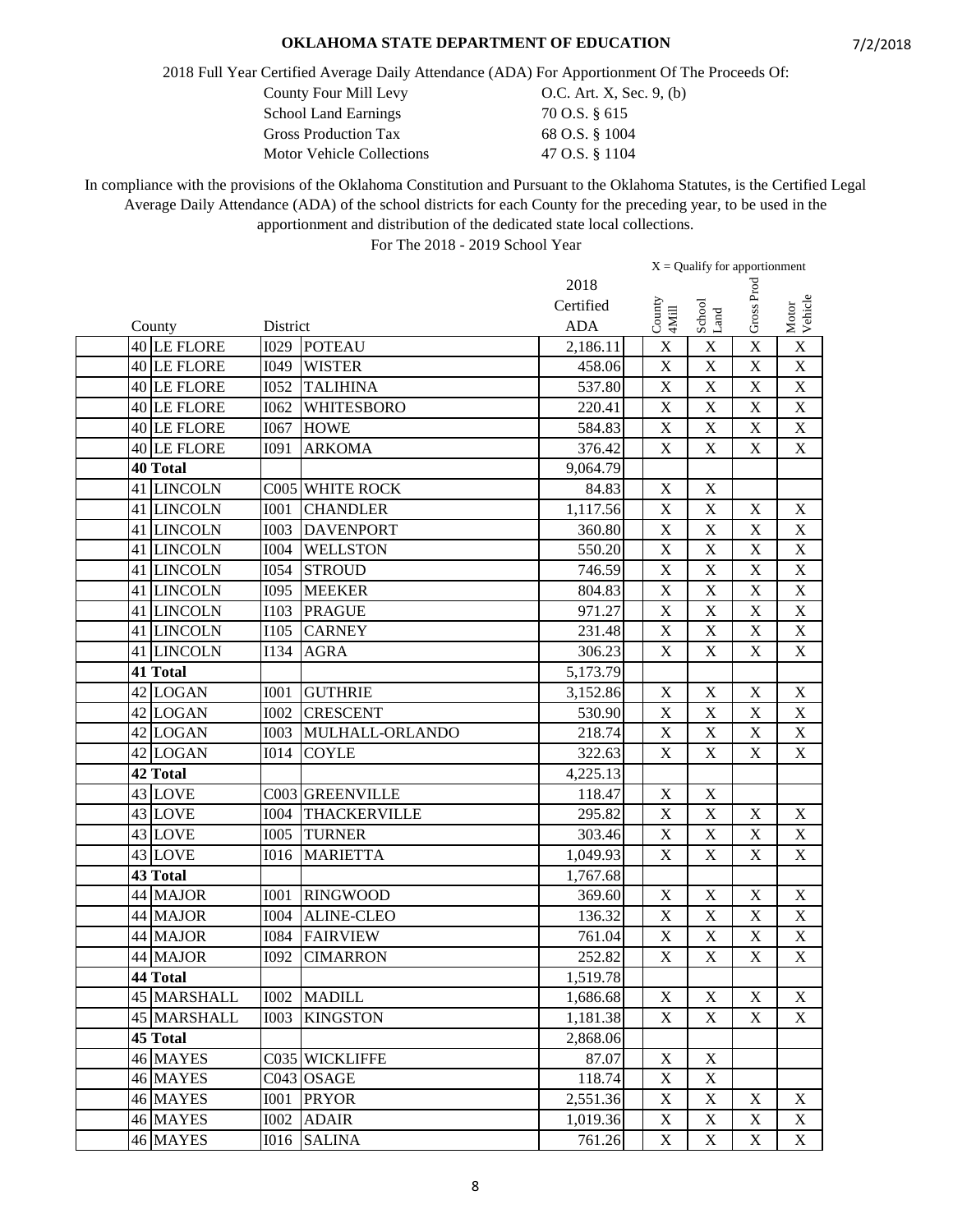2018 Full Year Certified Average Daily Attendance (ADA) For Apportionment Of The Proceeds Of:

County Four Mill Levy 0.C. Art. X, Sec. 9, (b)

| <b>School Land Earnings</b>      | 70 O.S. § 615  |
|----------------------------------|----------------|
| <b>Gross Production Tax</b>      | 68 O.S. § 1004 |
| <b>Motor Vehicle Collections</b> | 47 O.S. § 1104 |

In compliance with the provisions of the Oklahoma Constitution and Pursuant to the Oklahoma Statutes, is the Certified Legal Average Daily Attendance (ADA) of the school districts for each County for the preceding year, to be used in the apportionment and distribution of the dedicated state local collections.

|    |                     |             |                       |            |                           | $X =$ Qualify for apportionment |                           |                           |
|----|---------------------|-------------|-----------------------|------------|---------------------------|---------------------------------|---------------------------|---------------------------|
|    |                     |             |                       | 2018       |                           |                                 |                           |                           |
|    |                     |             |                       | Certified  |                           |                                 | Gross Proc                |                           |
|    | County              | District    |                       | <b>ADA</b> | $\frac{County}{4Mill}$    | School<br>Land                  |                           | Motor<br>Vehicle          |
|    | 46 MAYES            | <b>I017</b> | <b>LOCUST GROVE</b>   | 1,319.15   | $\mathbf X$               | $\mathbf X$                     | X                         | $\mathbf X$               |
|    | 46 MAYES            | <b>I032</b> | <b>CHOUTEAU-MAZIE</b> | 812.53     | $\mathbf X$               | $\mathbf X$                     | $\mathbf X$               | $\overline{X}$            |
|    | <b>46 Total</b>     |             |                       | 6,669.47   |                           |                                 |                           |                           |
|    | 47 MCCLAIN          | <b>I001</b> | <b>NEWCASTLE</b>      | 2,078.31   | $\mathbf X$               | $\mathbf X$                     | $\mathbf X$               | $\boldsymbol{\mathrm{X}}$ |
|    | 47 MCCLAIN          | <b>I002</b> | <b>DIBBLE</b>         | 640.48     | $\boldsymbol{\mathrm{X}}$ | $\mathbf X$                     | $\mathbf X$               | X                         |
|    | 47 MCCLAIN          | <b>I005</b> | <b>WASHINGTON</b>     | 1,018.02   | X                         | $\mathbf X$                     | $\mathbf X$               | $\mathbf X$               |
|    | 47 MCCLAIN          | <b>I010</b> | <b>WAYNE</b>          | 508.73     | $\overline{X}$            | $\overline{X}$                  | $\mathbf X$               | $\overline{\text{X}}$     |
|    | 47 MCCLAIN          | I015        | <b>PURCELL</b>        | 1,332.17   | $\overline{\mathbf{X}}$   | $\overline{X}$                  | $\overline{\mathbf{X}}$   | $\overline{\text{X}}$     |
|    | 47 MCCLAIN          | <b>I029</b> | <b>BLANCHARD</b>      | 1,937.14   | $\boldsymbol{\mathrm{X}}$ | X                               | $\mathbf X$               | $\boldsymbol{\mathrm{X}}$ |
|    | 47 Total            |             |                       | 7,514.85   |                           |                                 |                           |                           |
|    | 48 MCCURTAIN        |             | C001 FOREST GROVE     | 157.80     | $\mathbf X$               | $\mathbf X$                     |                           |                           |
|    | 48 MCCURTAIN        |             | C009 LUKFATA          | 359.19     | $\mathbf X$               | $\mathbf X$                     |                           |                           |
|    | 48 MCCURTAIN        |             | C023 GLOVER           | 64.59      | $\mathbf X$               | $\mathbf X$                     |                           |                           |
|    | 48 MCCURTAIN        |             | C037 DENISON          | 288.06     | X                         | $\overline{\text{X}}$           |                           |                           |
|    | 48 MCCURTAIN        | C072        | <b>HOLLY CREEK</b>    | 227.52     | $\mathbf X$               | $\mathbf X$                     |                           |                           |
|    | 48 MCCURTAIN        | <b>I005</b> | <b>IDABEL</b>         | 1,159.27   | $\boldsymbol{\mathrm{X}}$ | $\overline{\text{X}}$           | $\boldsymbol{\mathrm{X}}$ | $\mathbf X$               |
|    | <b>48 MCCURTAIN</b> | <b>I006</b> | <b>HAWORTH</b>        | 510.07     | $\overline{\mathbf{X}}$   | $\overline{\text{X}}$           | $\mathbf X$               | $\boldsymbol{\mathrm{X}}$ |
|    | 48 MCCURTAIN        | <b>I011</b> | <b>VALLIANT</b>       | 813.31     | $\overline{\mathbf{X}}$   | $\overline{\text{X}}$           | $\mathbf X$               | $\overline{\text{X}}$     |
|    | <b>48 MCCURTAIN</b> | <b>I013</b> | <b>EAGLETOWN</b>      | 143.75     | $\overline{\mathbf{X}}$   | $\overline{X}$                  | $\overline{\mathbf{X}}$   | $\overline{\text{X}}$     |
|    | <b>48 MCCURTAIN</b> | <b>I014</b> | <b>SMITHVILLE</b>     | 283.13     | X                         | $\overline{\text{X}}$           | $\mathbf X$               | $\overline{X}$            |
|    | 48 MCCURTAIN        | <b>I039</b> | <b>WRIGHT CITY</b>    | 451.18     | $\mathbf X$               | $\overline{X}$                  | $\mathbf X$               | $\mathbf X$               |
|    | 48 MCCURTAIN        | <b>I071</b> | <b>BATTIEST</b>       | 250.10     | $\mathbf X$               | $\mathbf X$                     | $\mathbf X$               | $\mathbf X$               |
|    | 48 MCCURTAIN        | <b>I074</b> | <b>BROKEN BOW</b>     | 1,524.52   | $\mathbf X$               | $\mathbf X$                     | $\mathbf X$               | $\mathbf X$               |
|    | <b>48 Total</b>     |             |                       | 6,232.49   |                           |                                 |                           |                           |
|    | 49 MCINTOSH         |             | C003 RYAL             | 77.83      | $\mathbf X$               | $\mathbf X$                     |                           |                           |
|    | 49 MCINTOSH         |             | C016 STIDHAM          | 105.82     | $\mathbf X$               | $\mathbf X$                     |                           |                           |
|    | 49 MCINTOSH         | <b>I001</b> | <b>EUFAULA</b>        | 1,061.78   | $\overline{\mathbf{X}}$   | $\overline{\text{X}}$           | $\mathbf X$               | $\mathbf X$               |
|    | 49 MCINTOSH         | <b>I019</b> | <b>CHECOTAH</b>       | 1,331.04   | $\mathbf X$               | $\mathbf X$                     | $\mathbf X$               | $\mathbf X$               |
|    | 49 MCINTOSH         | <b>I027</b> | <b>MIDWAY</b>         | 212.64     | $\mathbf X$               | $\mathbf X$                     | $\mathbf X$               | $\mathbf X$               |
|    | 49 MCINTOSH         | <b>I064</b> | <b>HANNA</b>          | 84.12      | $\mathbf X$               | X                               | $\mathbf X$               | $\boldsymbol{\mathrm{X}}$ |
|    | 49 Total            |             |                       | 2,873.23   |                           |                                 |                           |                           |
|    | 50 MURRAY           | <b>I001</b> | <b>SULPHUR</b>        | 1,441.98   | $\mathbf X$               | $\mathbf X$                     | $\mathbf X$               | X                         |
|    | 50 MURRAY           | <b>I010</b> | <b>DAVIS</b>          | 967.67     | $\mathbf X$               | $\mathbf X$                     | X                         | X                         |
|    | 50 Total            |             |                       | 2,409.65   |                           |                                 |                           |                           |
|    | 51 MUSKOGEE         | C009        | WAINWRIGHT            | 96.12      | $\mathbf X$               | $\mathbf X$                     |                           |                           |
|    | 51 MUSKOGEE         | <b>I002</b> | <b>HASKELL</b>        | 758.25     | $\boldsymbol{\mathrm{X}}$ | $\mathbf X$                     | $\mathbf X$               | X                         |
| 51 | <b>MUSKOGEE</b>     | <b>I003</b> | <b>FORT GIBSON</b>    | 1,700.02   | $\mathbf X$               | $\mathbf X$                     | X                         | X                         |
| 51 | <b>MUSKOGEE</b>     | <b>I006</b> | <b>WEBBERS FALLS</b>  | 271.73     | $\mathbf X$               | $\mathbf X$                     | $\mathbf X$               | X                         |
|    | 51 MUSKOGEE         | <b>IOO8</b> | <b>OKTAHA</b>         | 700.49     | $\mathbf X$               | $\mathbf X$                     | $\mathbf X$               | $\boldsymbol{\mathrm{X}}$ |
|    | 51 MUSKOGEE         | <b>I020</b> | <b>MUSKOGEE</b>       | 5,368.84   | $\mathbf X$               | $\mathbf X$                     | $\boldsymbol{\mathrm{X}}$ | X                         |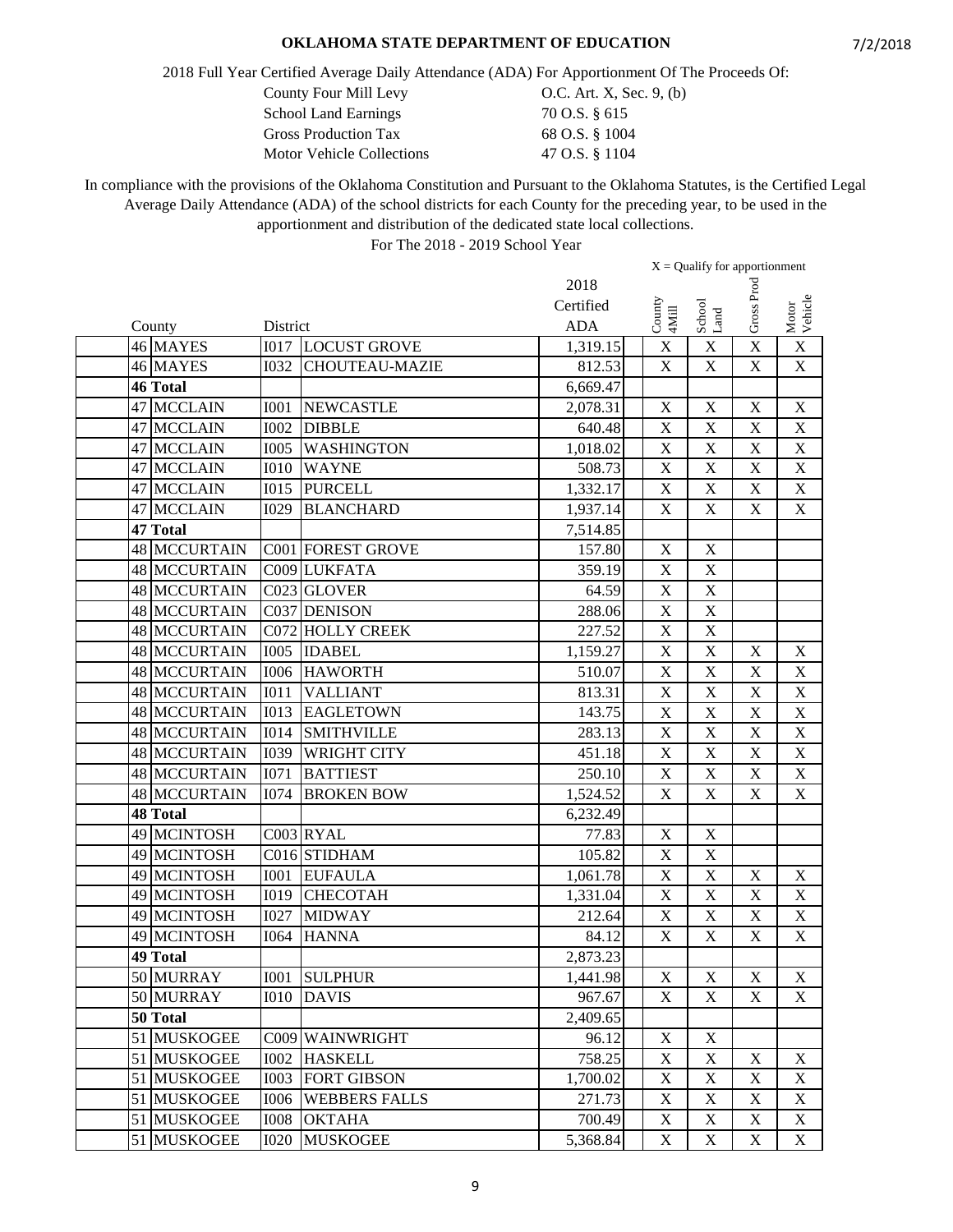2018 Full Year Certified Average Daily Attendance (ADA) For Apportionment Of The Proceeds Of:

| <b>School Land Earnings</b> | 70 O.S. § 615  |
|-----------------------------|----------------|
| <b>Gross Production Tax</b> | 68 O.S. § 1004 |
| Motor Vehicle Collections   | 47 O.S. § 1104 |

County Four Mill Levy 0.C. Art. X, Sec. 9, (b)<br>School Land Earnings 70 O.S. § 615 70 O.S. § 615

In compliance with the provisions of the Oklahoma Constitution and Pursuant to the Oklahoma Statutes, is the Certified Legal Average Daily Attendance (ADA) of the school districts for each County for the preceding year, to be used in the apportionment and distribution of the dedicated state local collections.

|             |             |                          |            |                           | $X =$ Qualify for apportionment |                           |                           |
|-------------|-------------|--------------------------|------------|---------------------------|---------------------------------|---------------------------|---------------------------|
|             |             |                          | 2018       |                           |                                 |                           |                           |
|             |             |                          | Certified  | County<br>4Mill           | School<br>Land                  | Gross Proc                |                           |
| County      | District    |                          | <b>ADA</b> |                           |                                 |                           | Motor<br>Vehicle          |
| 51 MUSKOGEE | <b>I029</b> | <b>HILLDALE</b>          | 1,691.50   | X                         | $\mathbf X$                     | X                         | $\mathbf X$               |
| 51 MUSKOGEE | <b>I046</b> | <b>BRAGGS</b>            | 139.56     | $\mathbf X$               | $\mathbf X$                     | $\mathbf X$               | $\overline{\mathbf{X}}$   |
| 51 MUSKOGEE | <b>I074</b> | <b>WARNER</b>            | 766.83     | X                         | $\overline{X}$                  | $\mathbf X$               | $\mathbf X$               |
| 51 MUSKOGEE | <b>I088</b> | <b>PORUM</b>             | 458.56     | $\mathbf X$               | $\mathbf X$                     | $\mathbf X$               | $\mathbf X$               |
| 51 Total    |             |                          | 11,951.90  |                           |                                 |                           |                           |
| 52 NOBLE    | <b>I001</b> | <b>PERRY</b>             | 1,047.70   | $\mathbf X$               | $\mathbf X$                     | $\mathbf X$               | $\mathbf X$               |
| 52 NOBLE    | <b>I002</b> | <b>BILLINGS</b>          | 63.51      | $\mathbf X$               | $\overline{X}$                  | $\mathbf X$               | $\mathbf X$               |
| 52 NOBLE    | <b>I004</b> | <b>FRONTIER</b>          | 344.55     | $\overline{\mathbf{X}}$   | $\overline{\mathbf{X}}$         | $\mathbf X$               | $\overline{X}$            |
| 52 NOBLE    | <b>I006</b> | <b>MORRISON</b>          | 590.67     | $\boldsymbol{\mathrm{X}}$ | $\mathbf X$                     | $\mathbf X$               | $\mathbf X$               |
| 52 Total    |             |                          | 2,046.43   |                           |                                 |                           |                           |
| 53 NOWATA   | <b>I003</b> | <b>OKLAHOMA UNION</b>    | 619.08     | $\mathbf X$               | $\mathbf X$                     | $\mathbf X$               | $\mathbf X$               |
| 53 NOWATA   | <b>I040</b> | <b>NOWATA</b>            | 778.00     | $\mathbf X$               | $\mathbf X$                     | $\boldsymbol{\mathrm{X}}$ | $\mathbf X$               |
| 53 NOWATA   | <b>I051</b> | <b>SOUTH COFFEYVILLE</b> | 218.69     | $\mathbf X$               | $\mathbf X$                     | $\mathbf X$               | $\mathbf X$               |
| 53 Total    |             |                          | 1,615.77   |                           |                                 |                           |                           |
| 54 OKFUSKEE |             | C029 BEARDEN             | 140.56     | $\mathbf X$               | $\mathbf X$                     |                           |                           |
| 54 OKFUSKEE | <b>IOO2</b> | <b>MASON</b>             | 254.21     | X                         | $\mathbf X$                     | $\mathbf X$               | $\mathbf X$               |
| 54 OKFUSKEE | <b>I014</b> | <b>PADEN</b>             | 234.44     | $\mathbf X$               | $\mathbf X$                     | $\mathbf X$               | $\mathbf X$               |
| 54 OKFUSKEE | <b>I026</b> | <b>OKEMAH</b>            | 763.39     | $\overline{X}$            | $\overline{\text{X}}$           | $\overline{\mathbf{X}}$   | $\overline{\mathbf{X}}$   |
| 54 OKFUSKEE | <b>I031</b> | <b>WELEETKA</b>          | 390.54     | $\overline{\mathbf{X}}$   | $\overline{\mathbf{X}}$         | $\mathbf X$               | $\mathbf X$               |
| 54 OKFUSKEE | <b>I054</b> | <b>GRAHAM-DUSTIN</b>     | 172.45     | X                         | $\overline{\text{X}}$           | $\mathbf X$               | $\overline{X}$            |
| 54 Total    |             |                          | 1,955.59   |                           |                                 |                           |                           |
| 55 OKLAHOMA |             | C029 OAKDALE             | 644.40     | X                         | $\mathbf X$                     |                           |                           |
| 55 OKLAHOMA |             | C074 CRUTCHO             | 300.69     | $\mathbf X$               | $\mathbf X$                     |                           |                           |
| 55 OKLAHOMA | <b>I001</b> | PUTNAM CITY              | 18,101.17  | $\mathbf X$               | $\mathbf X$                     | $\mathbf X$               | $\mathbf X$               |
| 55 OKLAHOMA | <b>I003</b> | <b>LUTHER</b>            | 770.86     | $\mathbf X$               | $\overline{\text{X}}$           | $\mathbf X$               | $\mathbf X$               |
| 55 OKLAHOMA | <b>I004</b> | CHOCTAW-NICOMA PARK      | 5,377.06   | $\mathbf X$               | X                               | $\mathbf X$               | $\mathbf X$               |
| 55 OKLAHOMA | <b>I006</b> | <b>DEER CREEK</b>        | 5,957.96   | $\overline{\mathbf{X}}$   | $\overline{\mathbf{X}}$         | $\mathbf X$               | $\overline{\text{X}}$     |
| 55 OKLAHOMA | <b>I007</b> | <b>HARRAH</b>            | 2,148.78   | $\boldsymbol{\mathrm{X}}$ | $\mathbf X$                     | $\mathbf X$               | $\mathbf X$               |
| 55 OKLAHOMA | I009        | <b>JONES</b>             | 1,049.63   | $\mathbf X$               | $\mathbf X$                     | $\mathbf X$               | $\mathbf X$               |
| 55 OKLAHOMA | <b>I012</b> | <b>EDMOND</b>            | 23,539.15  | $\mathbf X$               | $\mathbf X$                     | $\mathbf X$               | $\mathbf X$               |
| 55 OKLAHOMA |             | <b>I037 MILLWOOD</b>     | 794.17     | $\overline{\textbf{X}}$   | $\overline{\mathbf{X}}$         | $\overline{\textbf{X}}$   | $\overline{\mathbf{X}}$   |
| 55 OKLAHOMA | I041        | <b>WESTERN HEIGHTS</b>   | 3,079.23   | $\mathbf X$               | $\mathbf X$                     | X                         | $\boldsymbol{\mathrm{X}}$ |
| 55 OKLAHOMA | <b>I052</b> | MIDWEST CITY-DEL CITY    | 13,194.82  | $\mathbf X$               | $\mathbf X$                     | X                         | X                         |
| 55 OKLAHOMA | <b>I053</b> | <b>CROOKED OAK</b>       | 1,091.27   | $\mathbf X$               | $\mathbf X$                     | $\mathbf X$               | X                         |
| 55 OKLAHOMA | <b>I088</b> | <b>BETHANY</b>           | 1,648.09   | $\mathbf X$               | $\mathbf X$                     | $\mathbf X$               | X                         |
| 55 OKLAHOMA | <b>I089</b> | OKLAHOMA CITY            | 47,485.85  | $\mathbf X$               | $\mathbf X$                     | $\mathbf X$               | X                         |
| 55 Total    |             |                          | 125,183.13 |                           |                                 |                           |                           |
| 56 OKMULGEE |             | C011 TWIN HILLS          | 319.67     | X                         | $\mathbf X$                     |                           |                           |
| 56 OKMULGEE | <b>I001</b> | <b>OKMULGEE</b>          | 1,242.73   | $\mathbf X$               | $\mathbf X$                     | X                         | X                         |
| 56 OKMULGEE | <b>I002</b> | <b>HENRYETTA</b>         | 1,121.38   | $\mathbf X$               | $\mathbf X$                     | $\mathbf X$               | $X_{\mathcal{I}}$         |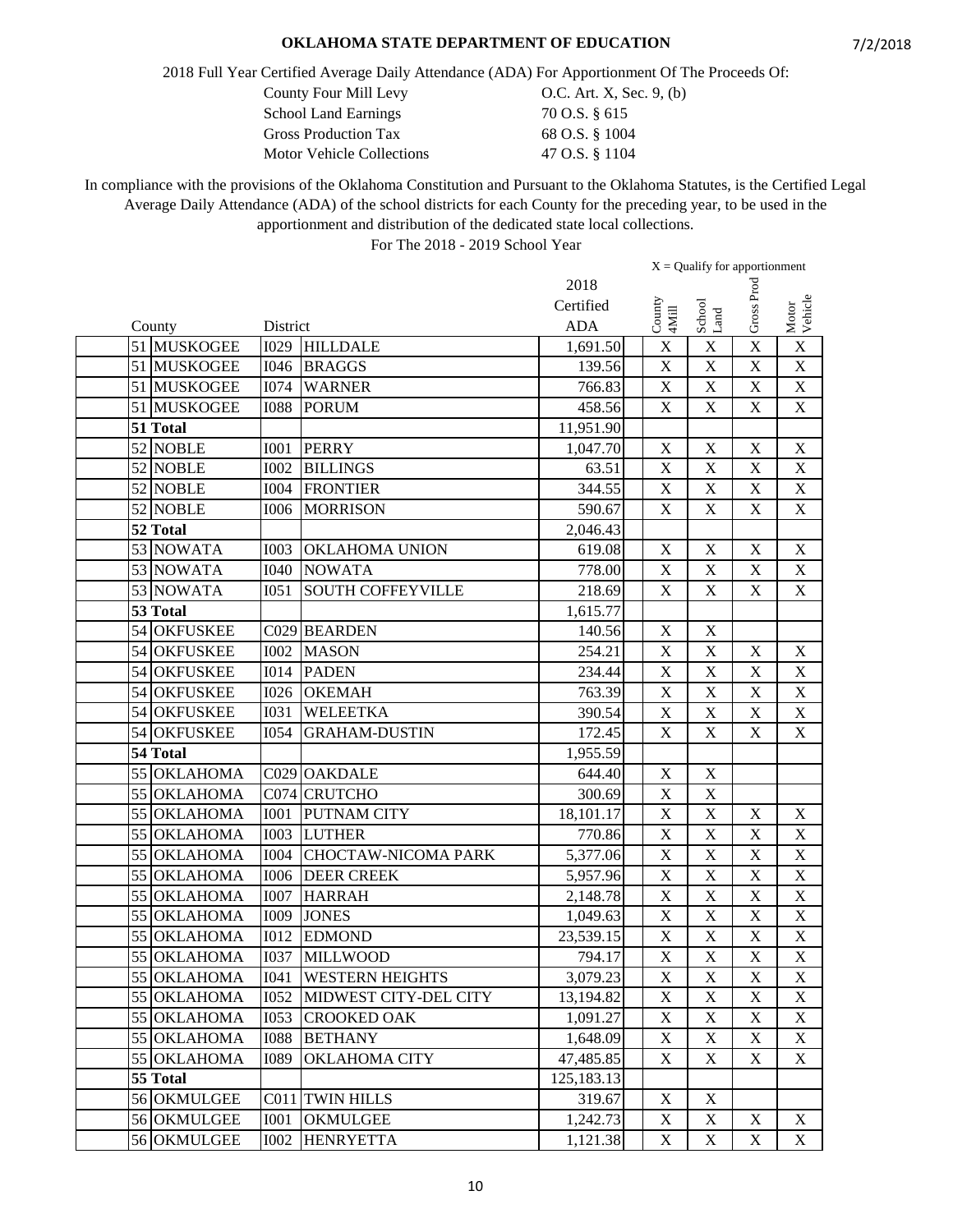2018 Full Year Certified Average Daily Attendance (ADA) For Apportionment Of The Proceeds Of:

County Four Mill Levy  $O.C.$  Art. X, Sec. 9, (b)

| <b>School Land Earnings</b> | 70 O.S. § 615  |
|-----------------------------|----------------|
| <b>Gross Production Tax</b> | 68 O.S. § 1004 |
| Motor Vehicle Collections   | 47 O.S. § 1104 |

In compliance with the provisions of the Oklahoma Constitution and Pursuant to the Oklahoma Statutes, is the Certified Legal Average Daily Attendance (ADA) of the school districts for each County for the preceding year, to be used in the apportionment and distribution of the dedicated state local collections.

|          |              |             |                                         |            |                                                            | $X =$ Qualify for apportionment |                           |                           |
|----------|--------------|-------------|-----------------------------------------|------------|------------------------------------------------------------|---------------------------------|---------------------------|---------------------------|
|          |              |             |                                         | 2018       |                                                            |                                 |                           |                           |
|          |              |             |                                         | Certified  | $\begin{array}{c} \text{Conv} \\ \text{4Mill} \end{array}$ | School<br>Land                  | Gross Proc                | Motor<br>Vehicle          |
| County   |              | District    |                                         | <b>ADA</b> |                                                            |                                 |                           |                           |
|          | 56 OKMULGEE  | <b>I003</b> | <b>MORRIS</b>                           | 1,008.47   | X                                                          | $\mathbf X$                     | $\overline{\mathbf{X}}$   | $\mathbf X$               |
|          | 56 OKMULGEE  | <b>I004</b> | <b>BEGGS</b>                            | 1,013.33   | $\boldsymbol{X}$                                           | $\mathbf X$                     | $\mathbf X$               | $\mathbf X$               |
|          | 56 OKMULGEE  | <b>I005</b> | <b>PRESTON</b>                          | 527.05     | $\mathbf X$                                                | $\bar{X}$                       | $\mathbf X$               | $\mathbf X$               |
|          | 56 OKMULGEE  | <b>I006</b> | <b>SCHULTER</b>                         | 139.34     | X                                                          | $\overline{X}$                  | $\mathbf X$               | $\overline{X}$            |
|          | 56 OKMULGEE  | <b>I007</b> | <b>WILSON</b>                           | 218.85     | $\mathbf X$                                                | $\mathbf X$                     | $\mathbf X$               | $\mathbf X$               |
|          | 56 OKMULGEE  | <b>I008</b> | <b>DEWAR</b>                            | 384.65     | $\mathbf X$                                                | $\mathbf X$                     | $\mathbf X$               | $\mathbf X$               |
| 56 Total |              |             |                                         | 5,975.47   |                                                            |                                 |                           |                           |
|          | 57 OSAGE     |             | C003 OSAGE HILLS                        | 156.32     | $\mathbf X$                                                | $\mathbf X$                     |                           |                           |
| 57       | <b>OSAGE</b> |             | C007 BOWRING                            | 67.12      | $\boldsymbol{\mathrm{X}}$                                  | $\mathbf X$                     |                           |                           |
|          | 57 OSAGE     |             | C035 AVANT                              | 77.59      | $\mathbf X$                                                | $\bar{X}$                       |                           |                           |
| 57       | <b>OSAGE</b> |             | C052 ANDERSON                           | 270.10     | $\mathbf X$                                                | $\bar{X}$                       |                           |                           |
|          | 57 OSAGE     | C077        | <b>MCCORD</b>                           | 326.41     | X                                                          | $\mathbf X$                     |                           |                           |
|          | 57 OSAGE     | <b>I002</b> | <b>PAWHUSKA</b>                         | 673.55     | $\mathbf X$                                                | $\mathbf X$                     | $\mathbf X$               | $\boldsymbol{\mathrm{X}}$ |
|          | 57 OSAGE     | I011        | <b>SHIDLER</b>                          | 231.00     | $\mathbf X$                                                | X                               | $\mathbf X$               | $\boldsymbol{\mathrm{X}}$ |
|          | 57 OSAGE     | I029        | <b>BARNSDALL</b>                        | 381.20     | X                                                          | $\overline{\mathbf{X}}$         | $\mathbf X$               | $\overline{X}$            |
| 57       | <b>OSAGE</b> | 1030        | <b>WYNONA</b>                           | 104.15     | X                                                          | $\overline{\text{X}}$           | $\boldsymbol{\mathrm{X}}$ | $\overline{\text{X}}$     |
| 57       | <b>OSAGE</b> | <b>I038</b> | <b>HOMINY</b>                           | 550.11     | $\mathbf X$                                                | $\mathbf X$                     | $\mathbf X$               | $\overline{\mathbf{X}}$   |
|          | 57 OSAGE     | <b>I050</b> | <b>PRUE</b>                             | 299.86     | X                                                          | $\mathbf X$                     | $\mathbf X$               | $\mathbf X$               |
|          | 57 OSAGE     | <b>I090</b> | <b>WOODLAND</b>                         | 416.50     | $\overline{X}$                                             | $\overline{X}$                  | $\overline{\mathbf{X}}$   | $\overline{X}$            |
|          | 72 TULSA     | <b>I008</b> | <b>SPERRY *Certified in Osage Count</b> | 1,056.67   | $\mathbf X$                                                | $\mathbf X$                     | $\mathbf X$               | $\mathbf X$               |
| 57 Total |              |             |                                         | 4,610.58   |                                                            |                                 |                           |                           |
|          | 58 OTTAWA    |             | C010 TURKEY FORD                        | 99.92      | $\mathbf X$                                                | $\mathbf X$                     |                           |                           |
|          | 58 OTTAWA    | <b>I001</b> | WYANDOTTE                               | 769.48     | $\boldsymbol{X}$                                           | $\mathbf X$                     | $\mathbf X$               | $\mathbf X$               |
|          | 58 OTTAWA    | <b>I014</b> | <b>QUAPAW</b>                           | 583.97     | $\mathbf X$                                                | $\mathbf X$                     | $\mathbf X$               | $\mathbf X$               |
|          | 58 OTTAWA    | <b>I018</b> | <b>COMMERCE</b>                         | 827.49     | X                                                          | $\mathbf X$                     | $\mathbf X$               | $\mathbf X$               |
|          | 58 OTTAWA    | <b>I023</b> | <b>MIAMI</b>                            | 2,047.81   | $\boldsymbol{\mathrm{X}}$                                  | X                               | $\mathbf X$               | $\overline{X}$            |
|          | 58 OTTAWA    | <b>I026</b> | <b>AFTON</b>                            | 519.55     | $\mathbf X$                                                | $\overline{\text{X}}$           | $\mathbf X$               | $\overline{X}$            |
|          | 58 OTTAWA    | <b>I031</b> | <b>FAIRLAND</b>                         | 586.22     | $\mathbf X$                                                | $\mathbf X$                     | $\mathbf X$               | $\mathbf X$               |
| 58 Total |              |             |                                         | 5,434.44   |                                                            |                                 |                           |                           |
|          | 59 PAWNEE    |             | C002 JENNINGS                           | 199.57     | $\mathbf X$                                                | $\mathbf X$                     |                           |                           |
|          | 59 PAWNEE    |             | <b>I001 PAWNEE</b>                      | 657.20     | $\overline{\textbf{X}}$                                    | X                               | $\mathbf X$               | $\mathbf X$               |
|          | 59 PAWNEE    | <b>I006</b> | <b>CLEVELAND</b>                        | 1,581.87   | $\mathbf X$                                                | X                               | $\mathbf X$               | X                         |
| 59 Total |              |             |                                         | 2,438.64   |                                                            |                                 |                           |                           |
|          | 60 PAYNE     |             | C <sub>104</sub> OAK GROVE              | 155.76     | X                                                          | X                               |                           |                           |
|          | 60 PAYNE     | <b>IOO3</b> | <b>RIPLEY</b>                           | 448.74     | $\mathbf X$                                                | $\mathbf X$                     | $\mathbf X$               | X                         |
|          | 60 PAYNE     | <b>I016</b> | <b>STILLWATER</b>                       | 5,933.67   | $\mathbf X$                                                | $\mathbf X$                     | $\mathbf X$               | X                         |
|          | 60 PAYNE     | 1056        | PERKINS-TRYON                           | 1,441.42   | $\boldsymbol{\mathrm{X}}$                                  | $\mathbf X$                     | $\mathbf X$               | X                         |
|          | 60 PAYNE     | I067        | <b>CUSHING</b>                          | 1,720.80   | $\mathbf X$                                                | $\mathbf X$                     | $\boldsymbol{\mathrm{X}}$ | X                         |
|          | 60 PAYNE     | I101        | <b>GLENCOE</b>                          | 321.76     | X                                                          | X                               | X                         | X                         |
|          | 60 PAYNE     | I103        | <b>YALE</b>                             | 387.88     | $\mathbf X$                                                | $\boldsymbol{\mathrm{X}}$       | $\mathbf X$               | X                         |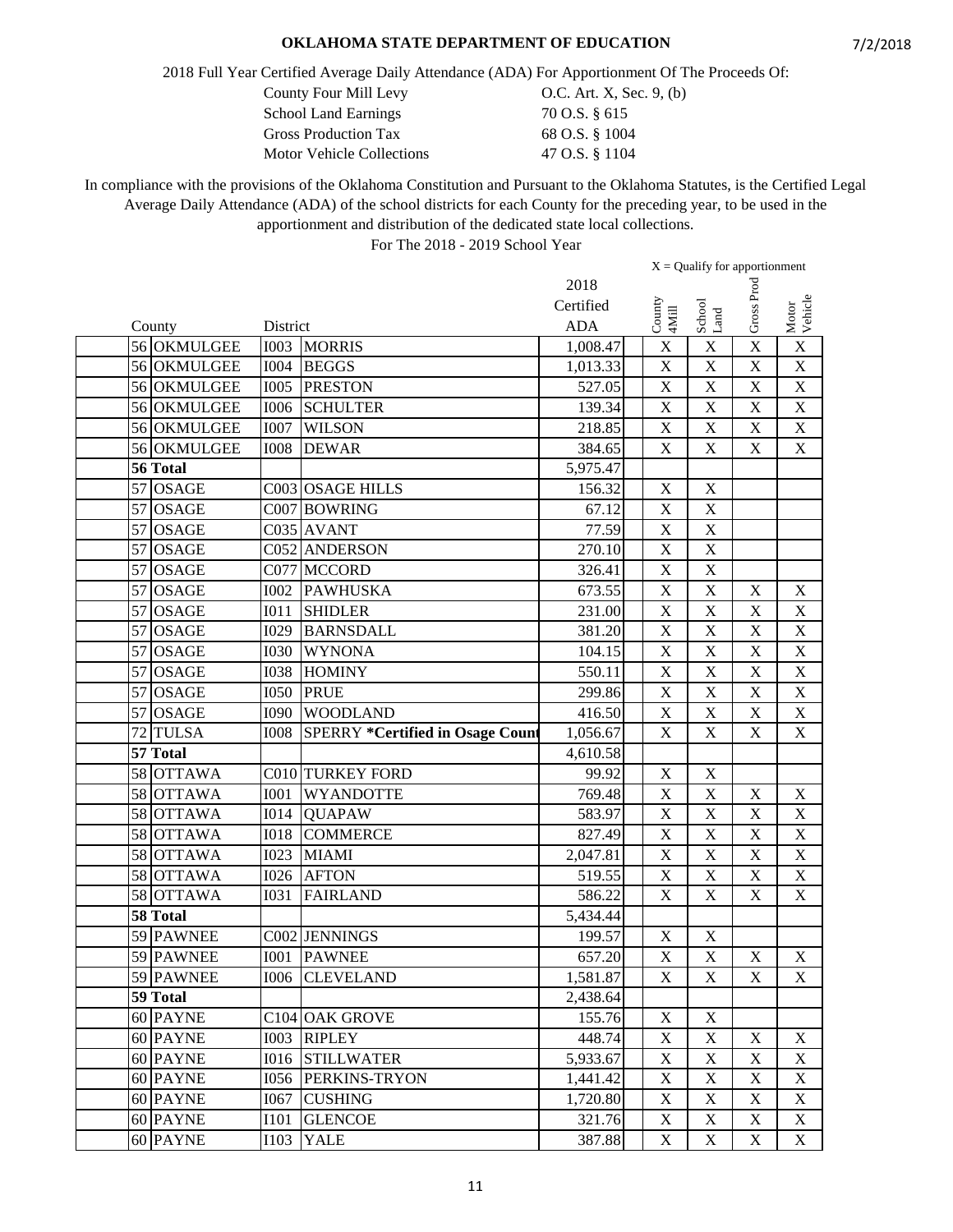2018 Full Year Certified Average Daily Attendance (ADA) For Apportionment Of The Proceeds Of:

| County Four Mill Levy       | O.C. Art. X, Sec. 9, (b) |
|-----------------------------|--------------------------|
| <b>School Land Earnings</b> | 70 O.S. § 615            |
| <b>Gross Production Tax</b> | 68 O.S. § 1004           |
| Motor Vehicle Collections   | 47 O.S. § 1104           |

In compliance with the provisions of the Oklahoma Constitution and Pursuant to the Oklahoma Statutes, is the Certified Legal Average Daily Attendance (ADA) of the school districts for each County for the preceding year, to be used in the apportionment and distribution of the dedicated state local collections.

|          |                             |             |                                    |            |                         | $X =$ Qualify for apportionment |                           |                           |
|----------|-----------------------------|-------------|------------------------------------|------------|-------------------------|---------------------------------|---------------------------|---------------------------|
|          |                             |             |                                    | 2018       |                         |                                 |                           |                           |
|          |                             |             |                                    | Certified  |                         | School<br>Land                  | Gross Proc                | Motor<br>Vehicle          |
| County   |                             | District    |                                    | <b>ADA</b> | County<br>4Mill         |                                 |                           |                           |
| 60 Total |                             |             |                                    | 10,410.03  |                         |                                 |                           |                           |
|          | 61 PITTSBURG                |             | C009 KREBS                         | 412.29     | $\mathbf X$             | $\mathbf X$                     |                           |                           |
|          | 61 PITTSBURG                |             | C029 FRINK-CHAMBERS                | 427.15     | $\mathbf X$             | $\mathbf X$                     |                           |                           |
| 61       | <b>PITTSBURG</b>            |             | C056 TANNEHILL                     | 133.66     | $\mathbf X$             | $\mathbf X$                     |                           |                           |
| 61       | <b>PITTSBURG</b>            |             | C088 HAYWOOD                       | 109.54     | $\mathbf X$             | $\mathbf X$                     |                           |                           |
|          | 61 PITTSBURG                | <b>I001</b> | <b>HARTSHORNE</b>                  | 722.34     | $\mathbf X$             | $\mathbf X$                     | $\mathbf X$               | $\mathbf X$               |
|          | 61 PITTSBURG                | <b>I002</b> | <b>CANADIAN</b>                    | 496.54     | $\mathbf X$             | $\mathbf X$                     | $\mathbf X$               | X                         |
|          | 61 PITTSBURG                | <b>IO11</b> | <b>HAILEYVILLE</b>                 | 280.34     | $\mathbf X$             | $\overline{\mathbf{X}}$         | $\mathbf X$               | $\mathbf X$               |
|          | 61 PITTSBURG                | <b>I014</b> | <b>KIOWA</b>                       | 276.83     | $\mathbf X$             | $\overline{\text{X}}$           | $\mathbf X$               | $\overline{\text{X}}$     |
| 61       | <b>PITTSBURG</b>            | <b>I017</b> | <b>QUINTON</b>                     | 400.89     | $\mathbf X$             | $\mathbf X$                     | $\mathbf X$               | $\overline{X}$            |
|          | 61 PITTSBURG                | <b>I025</b> | <b>INDIANOLA</b>                   | 226.81     | $\mathbf X$             | $\mathbf X$                     | $\mathbf X$               | $\mathbf X$               |
|          | 61 PITTSBURG                | <b>I028</b> | <b>CROWDER</b>                     | 389.50     | $\mathbf X$             | $\mathbf X$                     | $\mathbf X$               | $\mathbf X$               |
|          | 61 PITTSBURG                | <b>I030</b> | <b>SAVANNA</b>                     | 372.09     | $\mathbf X$             | $\mathbf X$                     | $\mathbf X$               | $\mathbf X$               |
|          | 61 PITTSBURG                | I063        | <b>PITTSBURG</b>                   | 135.90     | $\mathbf X$             | $\mathbf X$                     | X                         | $\boldsymbol{\mathrm{X}}$ |
|          | 61 PITTSBURG                | <b>I080</b> | <b>MCALESTER</b>                   | 2,775.03   | $\mathbf X$             | X                               | $\boldsymbol{\mathrm{X}}$ | $\mathbf X$               |
| 61 Total |                             |             |                                    | 7,158.91   |                         |                                 |                           |                           |
|          | 62 PONTOTOC                 | <b>I001</b> | <b>ALLEN</b>                       | 481.34     | $\mathbf X$             | $\mathbf X$                     | $\mathbf X$               | $\mathbf X$               |
|          | 62 PONTOTOC                 | I009        | <b>VANOSS</b>                      | 545.50     | $\mathbf X$             | $\overline{\mathbf{X}}$         | $\mathbf X$               | $\mathbf X$               |
|          | 62 PONTOTOC                 | <b>I016</b> | <b>BYNG</b>                        | 1,733.89   | $\mathbf X$             | $\overline{\mathbf{X}}$         | $\mathbf X$               | $\mathbf X$               |
|          | 62 PONTOTOC                 | <b>I019</b> | <b>ADA</b>                         | 2,454.65   | X                       | $\overline{\text{X}}$           | $\mathbf X$               | $\overline{\text{X}}$     |
|          | 62 PONTOTOC                 | <b>I024</b> | <b>LATTA</b>                       | 860.26     | $\mathbf X$             | $\mathbf X$                     | $\mathbf X$               | $\boldsymbol{\mathrm{X}}$ |
|          | 62 PONTOTOC                 | <b>I030</b> | <b>STONEWALL</b>                   | 423.55     | $\mathbf X$             | $\mathbf X$                     | $\mathbf X$               | $\mathbf X$               |
|          | 62 PONTOTOC                 | <b>I037</b> | <b>ROFF</b>                        | 303.49     | $\mathbf X$             | $\mathbf X$                     | $\mathbf X$               | $\boldsymbol{\mathrm{X}}$ |
| 62 Total |                             |             |                                    | 6,802.68   |                         |                                 |                           |                           |
|          | 63 POTTAWATOM C027 GROVE    |             |                                    | 494.20     | $\mathbf X$             | $\mathbf X$                     |                           |                           |
|          |                             |             | 63 POTTAWATOMC029 PLEASANT GROVE   | 219.67     | $\mathbf X$             | $\mathbf X$                     |                           |                           |
|          |                             |             | 63 POTTAWATOMC032 SOUTH ROCK CREEK | 384.95     | $\mathbf X$             | $\overline{\mathbf{X}}$         |                           |                           |
|          | 63 POTTAWATOMI001           |             | <b>MCLOUD</b>                      | 1,641.88   | $\mathbf X$             | $\mathbf X$                     | $\mathbf X$               | $\mathbf X$               |
|          | 63 POTTAWATOM 1002          |             | <b>DALE</b>                        | 787.81     | $\mathbf X$             | $\bar{X}$                       | $\mathbf X$               | $\mathbf X$               |
|          | 63 POTTAWATOMI003           |             | <b>BETHEL</b>                      | 1,198.69   | $\mathbf X$             | $\mathbf X$                     | $\mathbf X$               | X                         |
|          | 63 POTTAWATOM 1004 MACOMB   |             |                                    | 258.50     | $\overline{\textbf{X}}$ | $\overline{\textbf{X}}$         | $\overline{\textbf{X}}$   | $\overline{\textbf{X}}$   |
|          | 63 POTTAWATOMI005 EARLSBORO |             |                                    | 263.40     | X                       | $\mathbf X$                     | X                         | X                         |
|          |                             |             | 63 POTTAWATOMC010 NORTH ROCK CREEK | 591.28     | $\mathbf X$             | $\boldsymbol{\mathrm{X}}$       |                           |                           |
|          | 63 POTTAWATOM 1092          |             | <b>TECUMSEH</b>                    | 2,022.80   | $\mathbf X$             | $\mathbf X$                     | $\mathbf X$               | X                         |
|          | 63 POTTAWATOMI093           |             | <b>SHAWNEE</b>                     | 3,665.87   | $\mathbf X$             | $\mathbf X$                     | $\mathbf X$               | X                         |
|          | 63 POTTAWATOMI112           |             | <b>ASHER</b>                       | 280.15     | X                       | $\mathbf X$                     | $\mathbf X$               | X                         |
|          | 63 POTTAWATOMI115           |             | <b>WANETTE</b>                     | 141.89     | X                       | $\mathbf X$                     | $\mathbf X$               | X                         |
|          | 63 POTTAWATOMI117           |             | <b>MAUD</b>                        | 301.99     | X                       | $\mathbf X$                     | $\boldsymbol{\mathrm{X}}$ | X                         |
| 63 Total |                             |             |                                    | 12,253.08  |                         |                                 |                           |                           |
|          | 64 PUSHMATAHA C002 ALBION   |             |                                    | 53.98      | $\mathbf X$             | $\mathbf X$                     |                           |                           |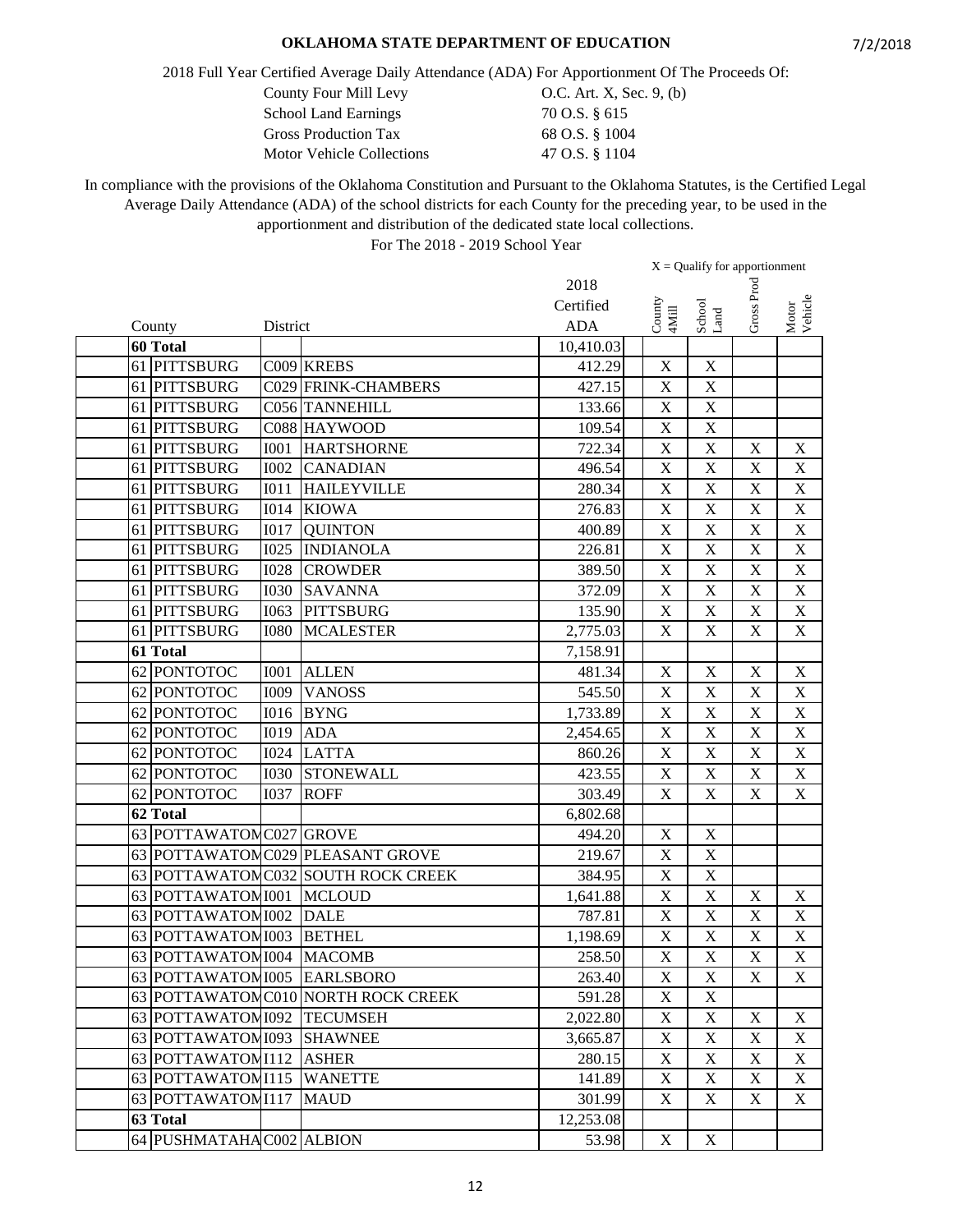2018 Full Year Certified Average Daily Attendance (ADA) For Apportionment Of The Proceeds Of:

| County Four Mill Levy            | O.C. Art. X, Sec. 9, (b) |
|----------------------------------|--------------------------|
| <b>School Land Earnings</b>      | 70 O.S. § 615            |
| <b>Gross Production Tax</b>      | 68 O.S. § 1004           |
| <b>Motor Vehicle Collections</b> | 47 O.S. § 1104           |

In compliance with the provisions of the Oklahoma Constitution and Pursuant to the Oklahoma Statutes, is the Certified Legal Average Daily Attendance (ADA) of the school districts for each County for the preceding year, to be used in the apportionment and distribution of the dedicated state local collections.

|    |                              |                  |                                |            | $X =$ Qualify for apportionment |                              |                         |                           |
|----|------------------------------|------------------|--------------------------------|------------|---------------------------------|------------------------------|-------------------------|---------------------------|
|    |                              |                  |                                | 2018       |                                 |                              |                         |                           |
|    |                              |                  |                                | Certified  |                                 |                              | Gross Proc              |                           |
|    | County                       | District         |                                | <b>ADA</b> | $\frac{County}{4Mill}$          | ${\rm School} \\ {\rm Land}$ |                         | Motor<br>Vehicle          |
|    | 64 PUSHMATAHA C004 TUSKAHOMA |                  |                                | 82.94      | $\mathbf X$                     | $\mathbf X$                  |                         |                           |
|    | 64 PUSHMATAHAC015 NASHOBA    |                  |                                | 39.39      | $\mathbf X$                     | $\mathbf X$                  |                         |                           |
|    | 64 PUSHMATAHA I001           |                  | <b>RATTAN</b>                  | 485.91     | $\mathbf X$                     | $\overline{\mathbf{X}}$      | $\mathbf X$             | $\mathbf X$               |
|    | 64 PUSHMATAHA I010           |                  | <b>CLAYTON</b>                 | 297.21     | $\mathbf X$                     | X                            | $\mathbf X$             | $\mathbf X$               |
|    | 64 PUSHMATAHA I013           |                  | <b>ANTLERS</b>                 | 949.46     | $\mathbf X$                     | $\mathbf X$                  | $\mathbf X$             | X                         |
|    | 64 PUSHMATAHA I022           |                  | <b>MOYERS</b>                  | 173.46     | $\mathbf X$                     | $\mathbf X$                  | $\mathbf X$             | $\mathbf X$               |
|    | 64 Total                     |                  |                                | 2,082.35   |                                 |                              |                         |                           |
|    | 65 ROGER MILLS 1003 LEEDEY   |                  |                                | 219.42     | $\mathbf X$                     | $\overline{\mathbf{X}}$      | $\mathbf X$             | $\overline{\text{X}}$     |
|    | 65 ROGER MILLS 1006 REYDON   |                  |                                | 122.87     | $\mathbf X$                     | $\mathbf X$                  | $\mathbf X$             | $\mathbf X$               |
|    | 65 ROGER MILLS 1007          |                  | <b>CHEYENNE</b>                | 333.65     | $\mathbf X$                     | $\bar{X}$                    | $\mathbf X$             | $\mathbf X$               |
|    |                              |                  | 65 ROGER MILLS 1015 SWEETWATER | 119.30     | $\mathbf X$                     | $\mathbf X$                  | $\mathbf X$             | $\mathbf X$               |
|    | 65 ROGER MILLS 1066          |                  | <b>HAMMON</b>                  | 224.27     | $\mathbf X$                     | $\mathbf X$                  | $\mathbf X$             | $\mathbf X$               |
|    | 65 Total                     |                  |                                | 1,019.51   |                                 |                              |                         |                           |
|    | 66 ROGERS                    |                  | C009 JUSTUS-TIAWAH             | 487.89     | $\mathbf X$                     | $\mathbf X$                  |                         |                           |
|    | 66 ROGERS                    | <b>I001</b>      | <b>CLAREMORE</b>               | 3,594.06   | $\mathbf X$                     | $\mathbf X$                  | $\mathbf X$             | X                         |
|    | 66 ROGERS                    | <b>I002</b>      | <b>CATOOSA</b>                 | 1,882.81   | $\mathbf X$                     | $\mathbf X$                  | $\mathbf X$             | $\boldsymbol{\mathrm{X}}$ |
|    | 66 ROGERS                    | <b>I003</b>      | <b>CHELSEA</b>                 | 779.21     | $\overline{\mathbf{X}}$         | $\overline{\mathbf{X}}$      | $\mathbf X$             | $\mathbf X$               |
|    | <b>66 ROGERS</b>             | <b>I004</b>      | OOLOGAH-TALALA                 | 1,658.45   | $\overline{\mathbf{X}}$         | $\overline{\mathrm{X}}$      | $\mathbf X$             | $\overline{\text{X}}$     |
|    | 66 ROGERS                    | <b>I005</b>      | <b>INOLA</b>                   | 1,252.20   | $\overline{\mathbf{X}}$         | $\overline{X}$               | $\mathbf X$             | $\overline{\text{X}}$     |
|    | 66 ROGERS                    |                  | I006 SEQUOYAH                  | 1,263.80   | $\mathbf X$                     | $\overline{X}$               | $\mathbf X$             | $\overline{X}$            |
|    | 66 ROGERS                    | <b>I007</b>      | <b>FOYIL</b>                   | 475.66     | $\mathbf X$                     | X                            | $\mathbf X$             | $\mathbf X$               |
|    | 66 ROGERS                    | <b>I008</b>      | <b>VERDIGRIS</b>               | 1,266.78   | $\mathbf X$                     | $\mathbf X$                  | $\mathbf X$             | $\mathbf X$               |
|    | <b>66 Total</b>              |                  |                                | 12,660.86  |                                 |                              |                         |                           |
|    | 67 SEMINOLE                  |                  | C054 JUSTICE                   | 159.97     | $\mathbf X$                     | $\mathbf X$                  |                         |                           |
|    | 67 SEMINOLE                  | <b>I001</b>      | <b>SEMINOLE</b>                | 1,525.21   | $\mathbf X$                     | $\overline{\text{X}}$        | $\mathbf X$             | $\mathbf X$               |
|    | 67 SEMINOLE                  | <b>I002</b>      | <b>WEWOKA</b>                  | 628.67     | $\mathbf X$                     | $\overline{\text{X}}$        | $\mathbf X$             | $\mathbf X$               |
|    | 67 SEMINOLE                  | <b>I003</b>      | <b>BOWLEGS</b>                 | 253.36     | $\mathbf X$                     | $\overline{\text{X}}$        | $\mathbf X$             | $\overline{\text{X}}$     |
|    | 67 SEMINOLE                  | <b>I004</b>      | <b>KONAWA</b>                  | 618.13     | $\mathbf X$                     | $\mathbf X$                  | $\mathbf X$             | $\mathbf X$               |
| 67 | <b>SEMINOLE</b>              | <b>I006</b>      | <b>NEW LIMA</b>                | 282.70     | $\mathbf X$                     | $\mathbf X$                  | $\mathbf X$             | $\mathbf X$               |
|    | 67 SEMINOLE                  | <b>I007</b>      | <b>VARNUM</b>                  | 295.10     | $\mathbf X$                     | $\mathbf X$                  | $\mathbf X$             | $\boldsymbol{\mathrm{X}}$ |
|    | 67 SEMINOLE                  |                  | <b>I010 SASAKWA</b>            | 173.35     | $\overline{\mathbf{X}}$         | $\mathbf X$                  | $\overline{\mathbf{X}}$ | $\overline{\mathbf{X}}$   |
|    | 67 SEMINOLE                  | I <sub>014</sub> | <b>STROTHER</b>                | 401.45     | $\mathbf X$                     | $\mathbf X$                  | $\mathbf X$             | X                         |
|    | 67 SEMINOLE                  | <b>I015</b>      | <b>BUTNER</b>                  | 209.80     | X                               | X                            | X                       | X                         |
|    | 67 Total                     |                  |                                | 4,547.74   |                                 |                              |                         |                           |
|    | 68 SEQUOYAH                  |                  | C001 LIBERTY                   | 314.63     | $\mathbf X$                     | $\mathbf X$                  |                         |                           |
|    | 68 SEQUOYAH                  |                  | C035 MARBLE CITY               | 81.49      | $\mathbf X$                     | $\boldsymbol{\mathrm{X}}$    |                         |                           |
|    | 68 SEQUOYAH                  |                  | C036 BRUSHY                    | 408.90     | $\mathbf X$                     | $\mathbf X$                  |                         |                           |
|    | 68 SEQUOYAH                  |                  | <b>C050 BELFONTE</b>           | 167.40     | $\mathbf X$                     | $\mathbf X$                  |                         |                           |
|    | 68 SEQUOYAH                  |                  | C068 MOFFETT                   | 328.03     | $\mathbf X$                     | $\mathbf X$                  |                         |                           |
|    | 68 SEQUOYAH                  | I001             | <b>SALLISAW</b>                | 1,830.34   | $\mathbf X$                     | $\mathbf X$                  | $\mathbf X$             | $X_{\mathcal{E}}$         |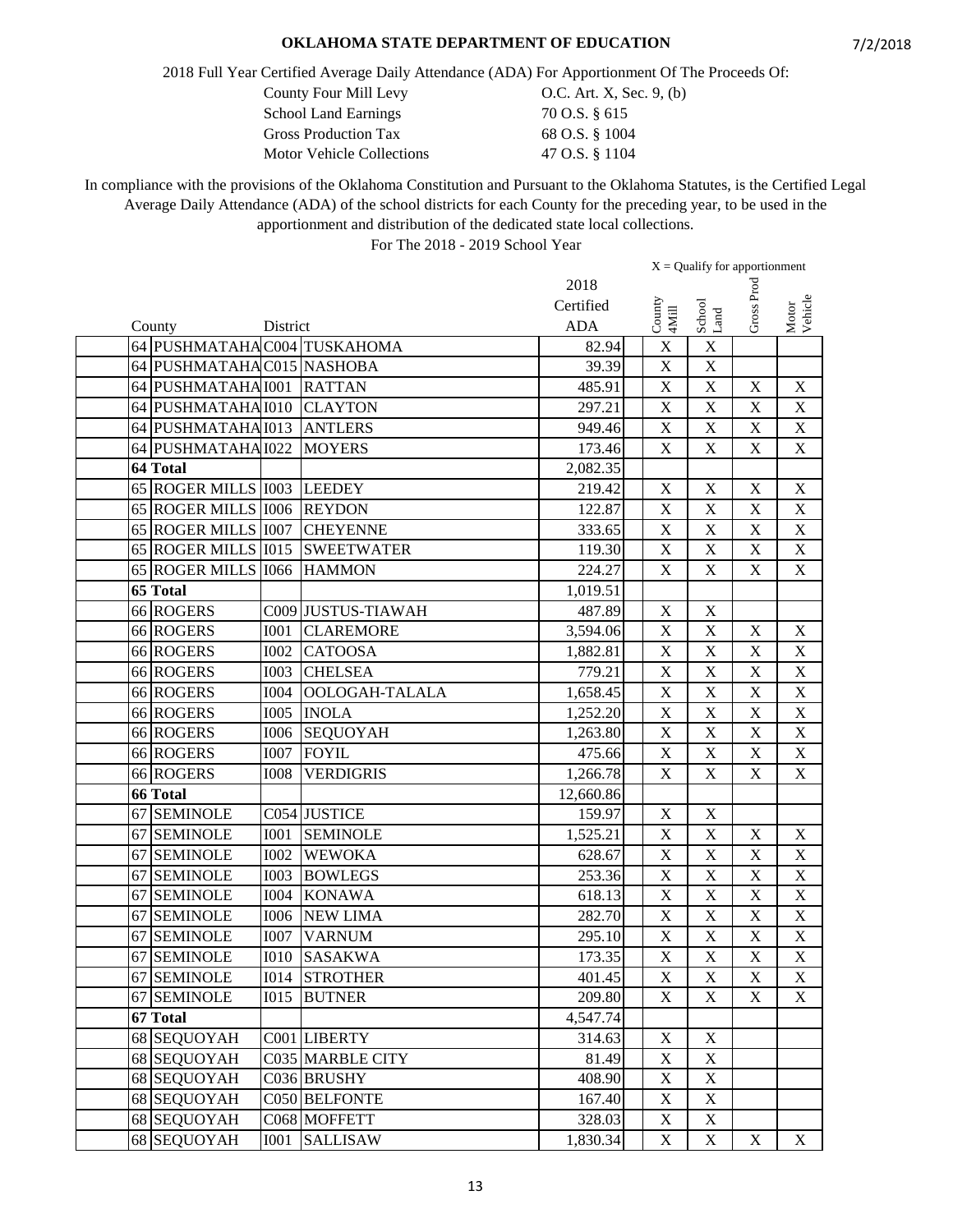2018 Full Year Certified Average Daily Attendance (ADA) For Apportionment Of The Proceeds Of:

County Four Mill Levy 0.C. Art. X, Sec. 9, (b)

| <b>School Land Earnings</b>      | 70 O.S. § 615  |
|----------------------------------|----------------|
| <b>Gross Production Tax</b>      | 68 O.S. § 1004 |
| <b>Motor Vehicle Collections</b> | 47 O.S. § 1104 |

In compliance with the provisions of the Oklahoma Constitution and Pursuant to the Oklahoma Statutes, is the Certified Legal Average Daily Attendance (ADA) of the school districts for each County for the preceding year, to be used in the apportionment and distribution of the dedicated state local collections.

|                      |             |                     |            | $X =$ Qualify for apportionment |                         |             |                           |
|----------------------|-------------|---------------------|------------|---------------------------------|-------------------------|-------------|---------------------------|
|                      |             |                     | 2018       |                                 |                         |             |                           |
|                      |             |                     | Certified  | County                          |                         | Gross Proc  |                           |
| County               | District    |                     | <b>ADA</b> | 4Mill                           | School<br>Land          |             | Motor<br>Vehicle          |
| 68 SEQUOYAH          | <b>I002</b> | <b>VIAN</b>         | 887.05     | X                               | $\mathbf X$             | X           | $\mathbf X$               |
| 68 SEQUOYAH          | <b>I003</b> | <b>MULDROW</b>      | 1,361.61   | $\mathbf X$                     | $\mathbf X$             | $\mathbf X$ | $\mathbf X$               |
| 68 SEQUOYAH          | <b>I004</b> | <b>GANS</b>         | 389.86     | X                               | $\overline{\text{X}}$   | X           | $\mathbf X$               |
| 68 SEQUOYAH          | <b>I005</b> | <b>ROLAND</b>       | 875.99     | X                               | X                       | $\mathbf X$ | $\mathbf X$               |
| 68 SEQUOYAH          | <b>I006</b> | <b>GORE</b>         | 489.35     | $\mathbf X$                     | $\mathbf X$             | $\mathbf X$ | $\boldsymbol{\mathrm{X}}$ |
| 68 SEQUOYAH          | <b>I007</b> | <b>CENTRAL</b>      | 457.79     | $\mathbf X$                     | $\mathbf X$             | $\mathbf X$ | $\mathbf X$               |
| 68 Total             |             |                     | 7,592.44   |                                 |                         |             |                           |
| 69 STEPHENS          |             | C082 GRANDVIEW      | 135.69     | $\mathbf X$                     | $\overline{X}$          |             |                           |
| 69 STEPHENS          | <b>I001</b> | <b>DUNCAN</b>       | 3,171.18   | $\mathbf X$                     | $\mathbf X$             | $\mathbf X$ | $\mathbf X$               |
| 69 STEPHENS          | <b>I002</b> | <b>COMANCHE</b>     | 892.39     | X                               | $\overline{\text{X}}$   | $\mathbf X$ | $\overline{X}$            |
| 69 STEPHENS          | <b>I003</b> | <b>MARLOW</b>       | 1,345.45   | $\mathbf X$                     | $\mathbf X$             | $\mathbf X$ | $\mathbf X$               |
| 69 STEPHENS          | <b>I015</b> | <b>VELMA-ALMA</b>   | 411.67     | $\mathbf X$                     | $\mathbf X$             | $\mathbf X$ | $\mathbf X$               |
| 69 STEPHENS          | <b>I021</b> | <b>EMPIRE</b>       | 505.80     | $\mathbf X$                     | $\mathbf X$             | $\mathbf X$ | $\mathbf X$               |
| 69 STEPHENS          | I034        | <b>CENTRAL HIGH</b> | 373.02     | $\mathbf X$                     | $\overline{\text{X}}$   | X           | $\mathbf X$               |
| 69 STEPHENS          | I042        | <b>BRAY-DOYLE</b>   | 298.42     | X                               | $\mathbf X$             | $\mathbf X$ | $\mathbf X$               |
| 69 Total             |             |                     | 7,133.62   |                                 |                         |             |                           |
| 70 TEXAS             |             | C009 OPTIMA         | 55.38      | $\mathbf X$                     | $\mathbf X$             |             |                           |
| 70 TEXAS             |             | C080 STRAIGHT       | 42.81      | $\overline{X}$                  | $\overline{\text{X}}$   |             |                           |
| 70 TEXAS             | <b>I001</b> | YARBROUGH           | 100.70     | $\overline{\mathbf{X}}$         | $\overline{\mathbf{X}}$ | $\mathbf X$ | $\mathbf X$               |
| 70 TEXAS             | <b>IOO8</b> | <b>GUYMON</b>       | 2,944.27   | X                               | $\overline{X}$          | $\mathbf X$ | $\overline{\mathbf{X}}$   |
| 70 TEXAS             | <b>I015</b> | <b>HARDESTY</b>     | 92.71      | X                               | $\overline{X}$          | $\mathbf X$ | $\mathbf X$               |
| 70 TEXAS             | <b>I023</b> | <b>HOOKER</b>       | 645.04     | $\mathbf X$                     | $\mathbf X$             | $\mathbf X$ | $\boldsymbol{\mathrm{X}}$ |
| 70 TEXAS             | <b>I053</b> | <b>TYRONE</b>       | 212.51     | $\boldsymbol{\mathrm{X}}$       | $\mathbf X$             | $\mathbf X$ | $\mathbf X$               |
| 70 TEXAS             | <b>I060</b> | <b>GOODWELL</b>     | 240.56     | $\mathbf X$                     | $\mathbf X$             | $\mathbf X$ | $\mathbf X$               |
| 70 TEXAS             | <b>I061</b> | <b>TEXHOMA</b>      | 239.95     | $\mathbf X$                     | X                       | $\mathbf X$ | $\mathbf X$               |
| 70 Total             |             |                     | 4,573.93   |                                 |                         |             |                           |
| 71<br><b>TILLMAN</b> |             | C009 DAVIDSON       | 36.60      | $\mathbf X$                     | $\mathbf X$             | $\mathbf X$ | $\mathbf X$               |
| <b>TILLMAN</b><br>71 | <b>I008</b> | <b>TIPTON</b>       | 273.77     | $\boldsymbol{\mathrm{X}}$       | $\mathbf X$             | $\mathbf X$ | $\mathbf X$               |
| <b>TILLMAN</b><br>71 | <b>I158</b> | <b>FREDERICK</b>    | 821.35     | $\mathbf X$                     | $\overline{X}$          | $\mathbf X$ | $\mathbf X$               |
| 71 TILLMAN           | I249        | <b>GRANDFIELD</b>   | 183.95     | X                               | $\mathbf X$             | $\mathbf X$ | $\mathbf X$               |
| 71 Total             |             |                     | 1,315.67   |                                 |                         |             |                           |
| 72 TULSA             |             | C015 KEYSTONE       | 276.72     | X                               | $\mathbf X$             |             |                           |
| 72 TULSA             | <b>I001</b> | <b>TULSA</b>        | 37,183.37  | $\mathbf X$                     | $\mathbf X$             | X           | $\boldsymbol{\mathrm{X}}$ |
| 72 TULSA             | <b>I002</b> | <b>SAND SPRINGS</b> | 4,798.30   | X                               | $\mathbf X$             | $\mathbf X$ | $\boldsymbol{\mathrm{X}}$ |
| 72 TULSA             | <b>I003</b> | <b>BROKEN ARROW</b> | 17,700.32  | $\mathbf X$                     | $\mathbf X$             | $\mathbf X$ | X                         |
| 72 TULSA             | <b>I004</b> | <b>BIXBY</b>        | 6,058.36   | $\mathbf X$                     | $\mathbf X$             | $\mathbf X$ | X                         |
| 72<br><b>TULSA</b>   | <b>I005</b> | <b>JENKS</b>        | 11,609.26  | $\mathbf X$                     | $\mathbf X$             | $\mathbf X$ | $\mathbf X$               |
| 72 TULSA             | <b>I006</b> | <b>COLLINSVILLE</b> | 2,634.31   | $\mathbf X$                     | $\mathbf X$             | $\mathbf X$ | $\mathbf X$               |
| 72 TULSA             | <b>I007</b> | <b>SKIATOOK</b>     | 2,367.15   | $\mathbf X$                     | $\mathbf X$             | $\mathbf X$ | $\mathbf X$               |
| 72 TULSA             | I009        | <b>UNION</b>        | 14,813.25  | $\mathbf X$                     | $\mathbf X$             | $\mathbf X$ | $X_{\mathcal{E}}$         |